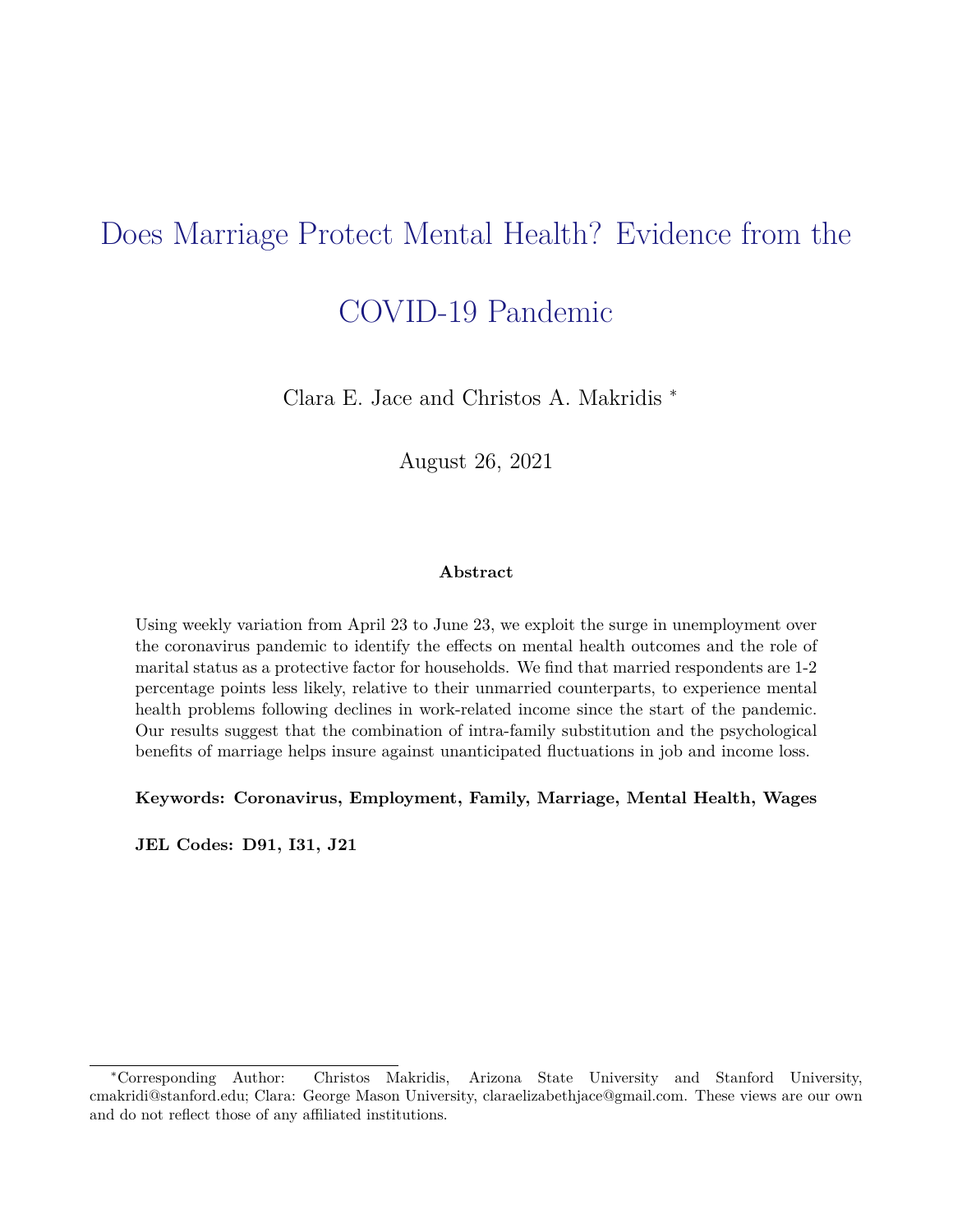### **1 Introduction**

The coronavirus led to a sharp decline in mental health, which has not only adversely affected individual life satisfaction, but also risks undermining workplace productivity [\(Bubonya et al.,](#page-30-0)  $2017$  $2017$  $2017$ ).<sup>1</sup> However, there is preliminary evidence suggesting that social relationships, like marriage, serve as an important protective factor against the increased risk of isolation that resulted from stay-at-home orders [\(Roth and Wilcox,](#page-34-0) [2020;](#page-34-0) [Makridis and Wang,](#page-33-0) [2020\)](#page-33-0). Given that marriage is associated with a wide array of positive outcomes, we provide the first comprehensive assessment about the potentially important role that marriage plays in moderating the adverse effects of labor market disruptions during the coronavirus pandemic. Specifically, we use variation in the unemployment rate to help identify the causal effect of marriage on mental health outcomes.

Unfortunately, empirically identifying the causal effects of marriage is challenging because of selection effects: individuals who get married are systematically different than those who do not get married. In this sense, while much of the existing literature provides a reference point for understanding differences in outcomes between married and unmarried individuals, it is hard to know whether these differences reflect the causal or selection effects of marriage.

Using new panel data from the Census Pulse Survey between April 23 and June 23, we exploit the rapid surge in layoffs during the coronavirus pandemic to examine how marriage serves as a protective factor against employment-related income declines. Our identifying variation comes from comparisons of observationally equivalent workers exposed to different intensities of labor market shocks across states, which could emerge from differences in their industrial composition

<span id="page-1-0"></span><sup>1</sup><https://news.gallup.com/poll/308420/americans-say-covid-hurting-mental-health.aspx> <https://news.gallup.com/poll/310250/worry-stress-fuel-record-drop-life-satisfaction.aspx>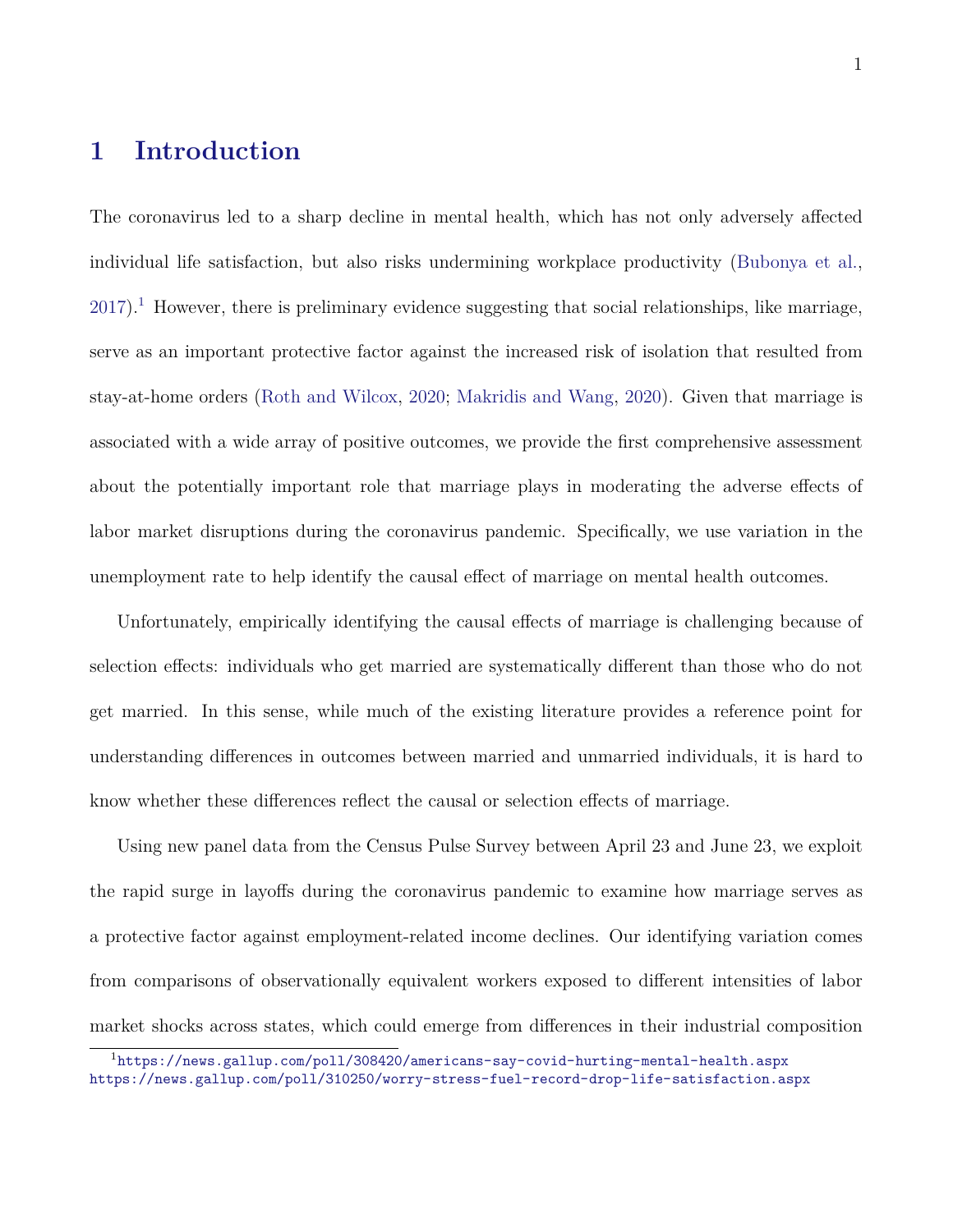and the relative share of sectors that are more exposed to national and state quarantine policies. In this way, we use labor market fluctuations during COVID-19 as a plausibly exogenous shock, rather than an outcome in and of itself, to see if married individuals fare better in terms of their mental health than individuals not currently married. We nonetheless recognize that our results could still reflect some forms of selection since we do not trace the same individual repeatedly over the pandemic, but we implement a wide array of diagnostics and controls, which provide some comfort that, even if not fully causal, our coefficients are still qualitatively reliable.

To investigate whether or not marriage has a causal effect on mental health outcomes, we focus on two negative mental health states: anxiety and depression. We find an important moderating role of marital status. In our preferred specifications that control for standard demographic factors, we find that married respondents are 1-2 percentage points less likely, relative to their unmarried counterparts, to report mental health problems following declines in work-related income. We also explore how these relationships by demographic groups, showing that the protective effects of marriage on anxiety are concentrated among White, middle-class males. However, when we look at a broader range of mental health outcomes, especially the incidence of depression, we see that the protective effects are also present for females and higher income earners.

### **2 Background and Theoretical Framework**

This paper contributes to a large literature linking marriage to a broad array of social and economic outcomes. Much scholarship has established that marriage is associated with greater income [\(Ahituv and Lerman,](#page-30-1) [2007\)](#page-30-1), happiness [\(Glenn and Weaver,](#page-32-0) [1981\)](#page-32-0), life expectancy [\(Lillard and](#page-33-1) [Waite,](#page-33-1) [1995\)](#page-33-1), overall health [\(Kiecolt-Glaser and Newton,](#page-33-2) [2001\)](#page-33-2), and economic mobility [\(Chetty](#page-31-0)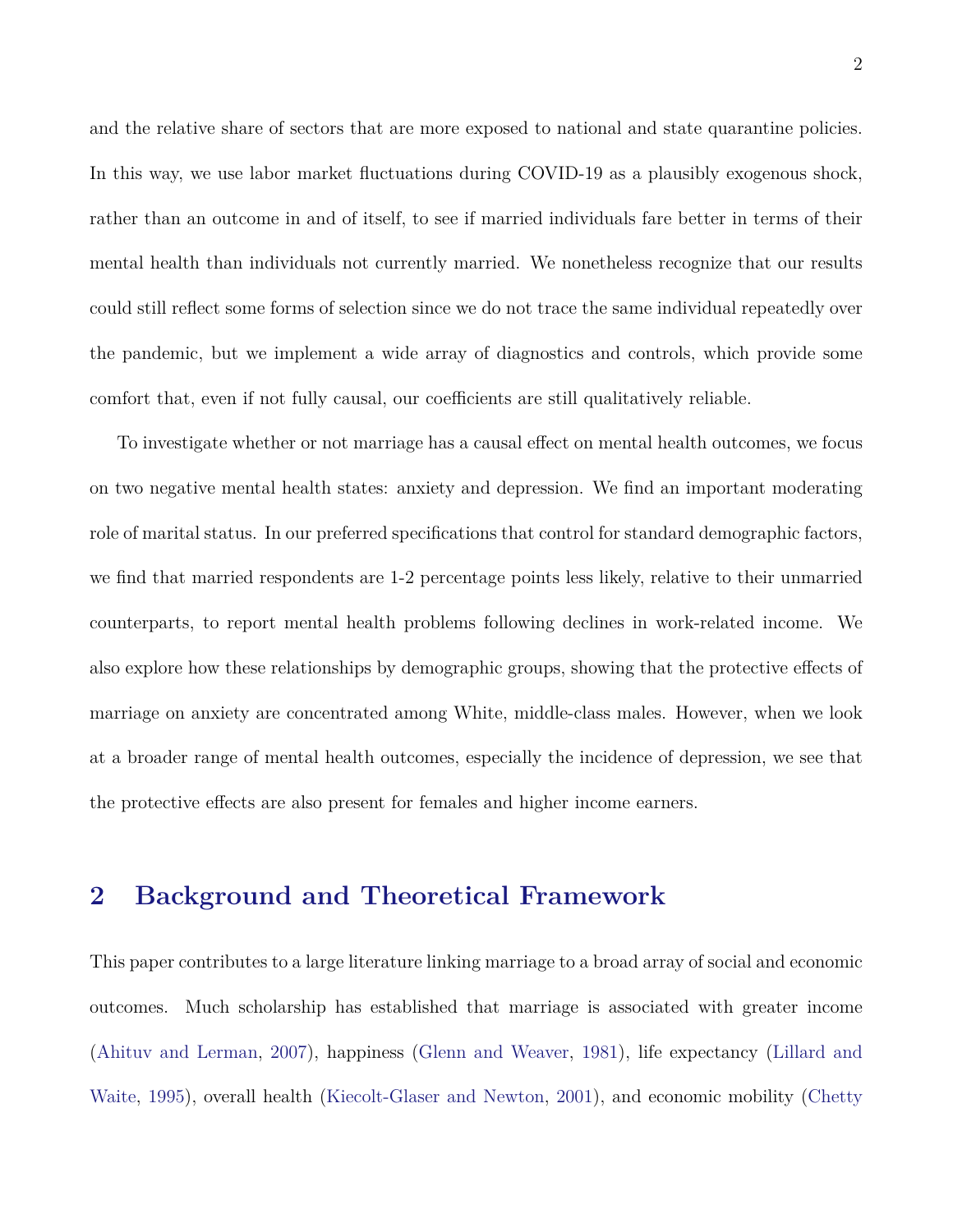[et al.,](#page-31-0) [2014\)](#page-31-0). Researchers have also consistently found that marital status is a powerful predictor of mental health [\(Gove et al.,](#page-32-1) [1983;](#page-32-1) [Horwitz et al.,](#page-32-2) [1996\)](#page-32-2). The mental health benefits of marriage differ in magnitude depending on actual features of the marriage. For instance, [Uecker](#page-35-0) [\(2012\)](#page-35-0) finds that adults who marry young (under 26) experience lower psychological distress than their single peers, which is concentrated among young adults who are engaged and not cohabiting.

In a meta-analysis comparing the mental health outcomes of custodial grandparents to noncustodial grandparents, [Kelley et al.](#page-32-3) [\(2020\)](#page-32-3) find that grandparents who are also caregiving have lower mental health. [Lamb et al.](#page-33-3) [\(2003\)](#page-33-3) is perhaps the closest study to ours, investigating whether psychologically healthier individuals select into marriage. They find no evidence that less depressed persons select into marriage at higher rates, as well as a negative effect of marriage on depression, which is especially strong when the couple did not cohabitate before getting married. The literature points us toward marriage as a protective factor of mental health and we follow precedent by focusing only on married individuals, rather than couples who are cohabitating.

Given the empirical evidence that marriage is linked with a wide array of positive economic and social outcomes, we now provide a brief theoretical discussion about the potential effects on mental health and the concept of "mental health savings." The onset of the COVID-19 pandemic was marked by significant uncertainty: for example, even the volatility index surged nearly as high as the financial crisis in October 2008. In the presence of uncertainty, people look for sources of stability to ground decision-making and deal with anxiety. To the extent marriage provides one such anchor, then married individuals are likely to incur less of a decline in mental health because less in their life is changing, even if they get laid off. Recent work has also highlighted how individuals choosing to get married today are more likely to be motivated by consumption complementarities [\(Stevenson and Wolfers,](#page-34-1) [2007\)](#page-34-1) and insurance [\(Lafortune and Low,](#page-33-4) [2020\)](#page-33-4).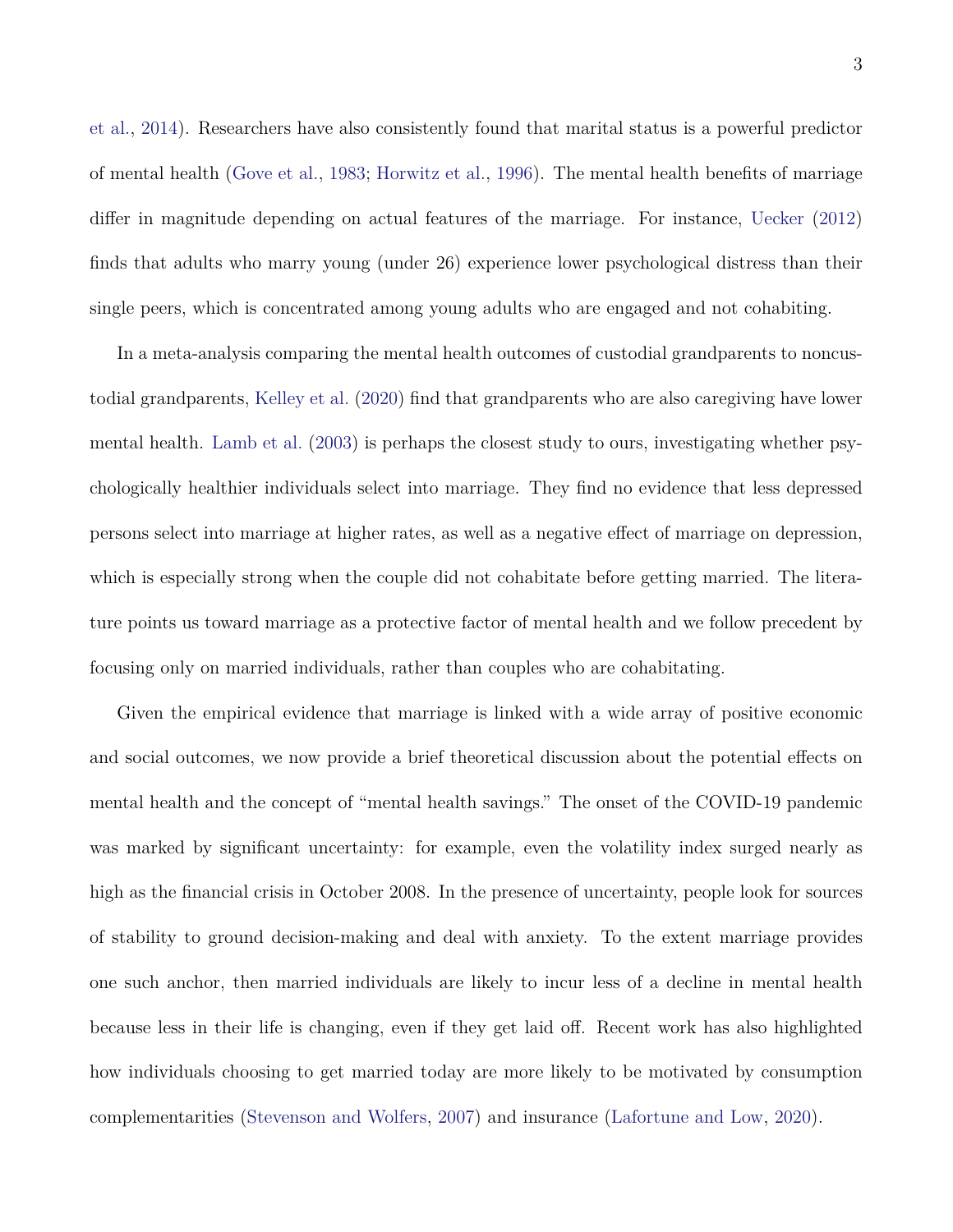To mitigate concerns about selection effects (e.g., omitted variables), we exploit variation in the surge in unemployment over the pandemic and examine the potential moderating role of marital status. In this sense, we do not require the typical assumption that selection into marriage is exogenous, conditional on observables: we simply assume that selection into marriage is not correlated with the labor market shocks experienced over the pandemic. By focusing on the role of families, we also contribute to a bigger policy conversation about the determinants of social capital [\(JEC,](#page-32-4) [2018\)](#page-32-4) and their effects on stopping the spread and severity of the pandemic [\(Makridis and Wu,](#page-33-5) [2021;](#page-33-5) [Barrios et al.,](#page-30-2) [2020;](#page-30-2) [Ding et al.,](#page-31-1) [2020\)](#page-31-1).

Moreover, ever since at least [Becker](#page-30-3) [\(1981\)](#page-30-3), labor economists have found that families can serve as a vehicle for partial insurance over the business cycle. This benefit may show up in better mental health outcomes for family members who have just lost household income, as compared with individuals weathering similar shocks. For example, [Ortigueira and Siassi](#page-34-2) [\(2013\)](#page-34-2) show that intrahousehold substitution serves as an important insurance mechanism for households, especially lower income households. Similarly, [Blundell et al.](#page-30-4) [\(2016\)](#page-30-4) show that family labor supply allows households to smooth against even fairly permanent labor income shocks. These papers generally highlight the ways that spousal labor supply can create a stream of income when one source declines, although there is also additional evidence that pooling income in the family also leads to better search opportunities too [\(Guler et al.,](#page-32-5) [2012\)](#page-32-5). Moreover, [Eickmeyer et al.](#page-32-6) [\(2019\)](#page-32-6) show that marriage (not co-habitation) leads to greater income pooling, which enables them to cushion against idiosyncratic shocks more easily. This is also consistent with the fact that mothers and fathers select into more nurturing versus protective occupations [\(Pakaluk and Price,](#page-34-3) [2020\)](#page-34-3).

Finally, our results are related to the literature on intra-houshold bargaining and female labor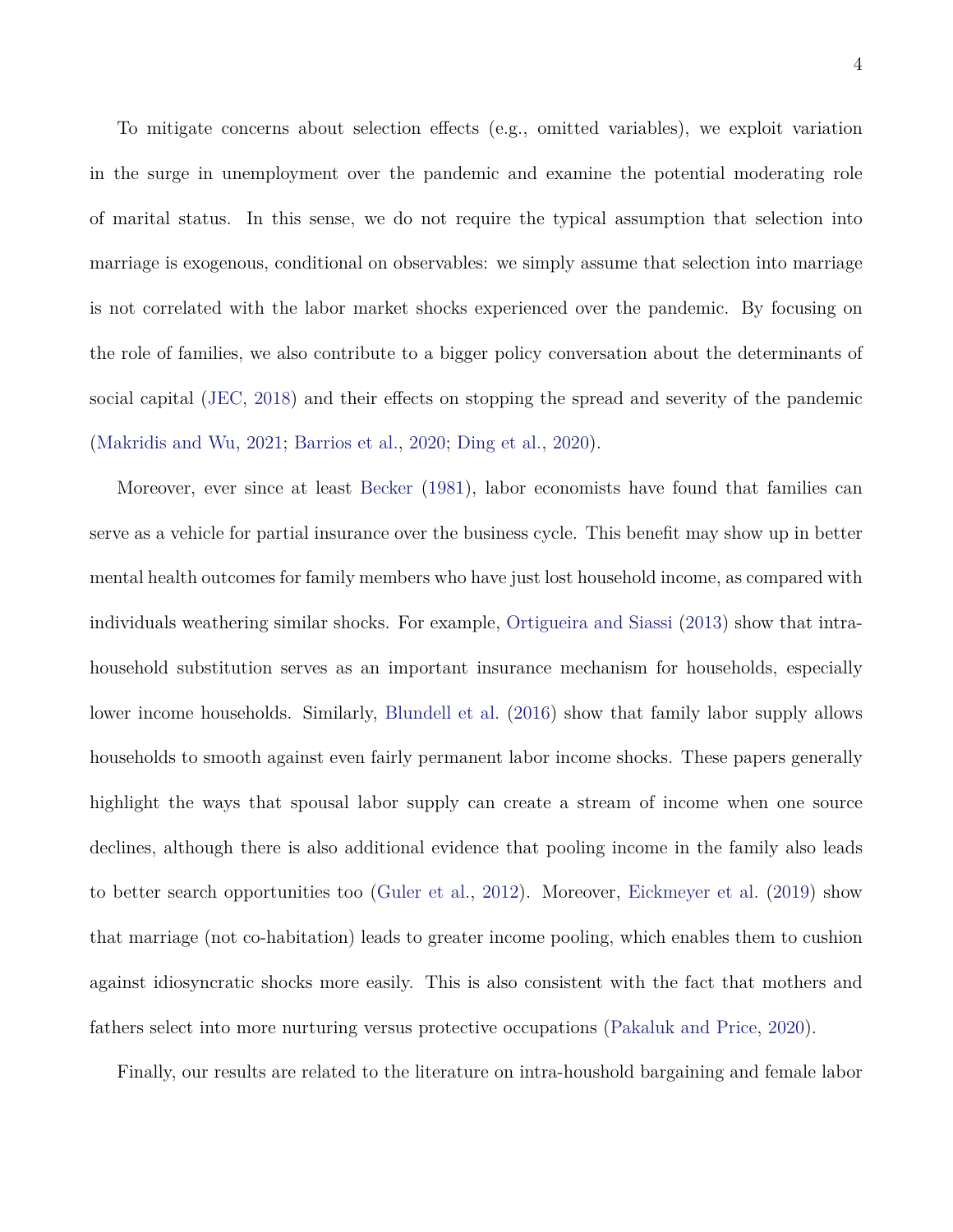supply.<sup>[2](#page-5-0)</sup> For example, [Voena](#page-35-1) [\(2015\)](#page-35-1) finds that the introduction of unilateral divorce laws led to greater asset accumulation and a lower employment rate among females who were already married, which implies that households were able to more credibly threaten to divorce and thereby more likely to resolve conflict. [Eckstein and Lifshitz](#page-31-2) [\(2011\)](#page-31-2) find that the rise in education level accounts for roughly 33% of the increase in female employment since the 1960s, the rise of female wages accounts for roughly 20%, and the remaining is highly correlated with the cost of child-rearing and other inputs of home production. With regard to mental health outcomes, [Polachek and Wallace](#page-34-4) [\(2015\)](#page-34-4) find that spouses who perceive the household division of labor as unfair to themselves also report worse mental health compared to those who view it as fair.

#### **3 Data and Measurement**

The Household Pulse Survey ("the Pulse") is a 20-minute online survey designed by the U.S. Census Bureau to rapidly assess how the COVID-19 pandemic is impacting households throughout the country. Data collection for Phase 1 began on April 23, 2020, with public files released on a weekly basis starting May 20, 2020.<sup>[3](#page-5-1)</sup> Households were selected into a very large sample from the Census Bureau's Master Address File (MAF), accommodating anticipated lower response rates while still producing estimates at the state level as well as for 15 Metropolitan Statistical Areas (MSAs).[4](#page-5-2) Households were contacted primarily through email, and if an interview was completed, that household remained in the sample for up to two additional weekly interviewing periods. The sample we use in our empirical work ranges from the first week of the Pulse, April 23 - May 5,

<span id="page-5-0"></span><sup>&</sup>lt;sup>2</sup>See [Doepke and Tertilt](#page-31-3) [\(2016\)](#page-31-3) for a survey of applications of family models in macroeconomics.

<span id="page-5-2"></span><span id="page-5-1"></span><sup>&</sup>lt;sup>3</sup>We refer readers to the full documentation and discussion of the data in [Buffington et al.](#page-30-5) [\(2020\)](#page-30-5).

<sup>4</sup>The weighting procedure was applied at the state level and contained four parts: 1) adjustment for nonresponse, 2) adjustment to controls weights based on the ACS occupied housing unit estimates, 3) adjustment for the number of adults per household, and 4) adjustment for demographic characteristics.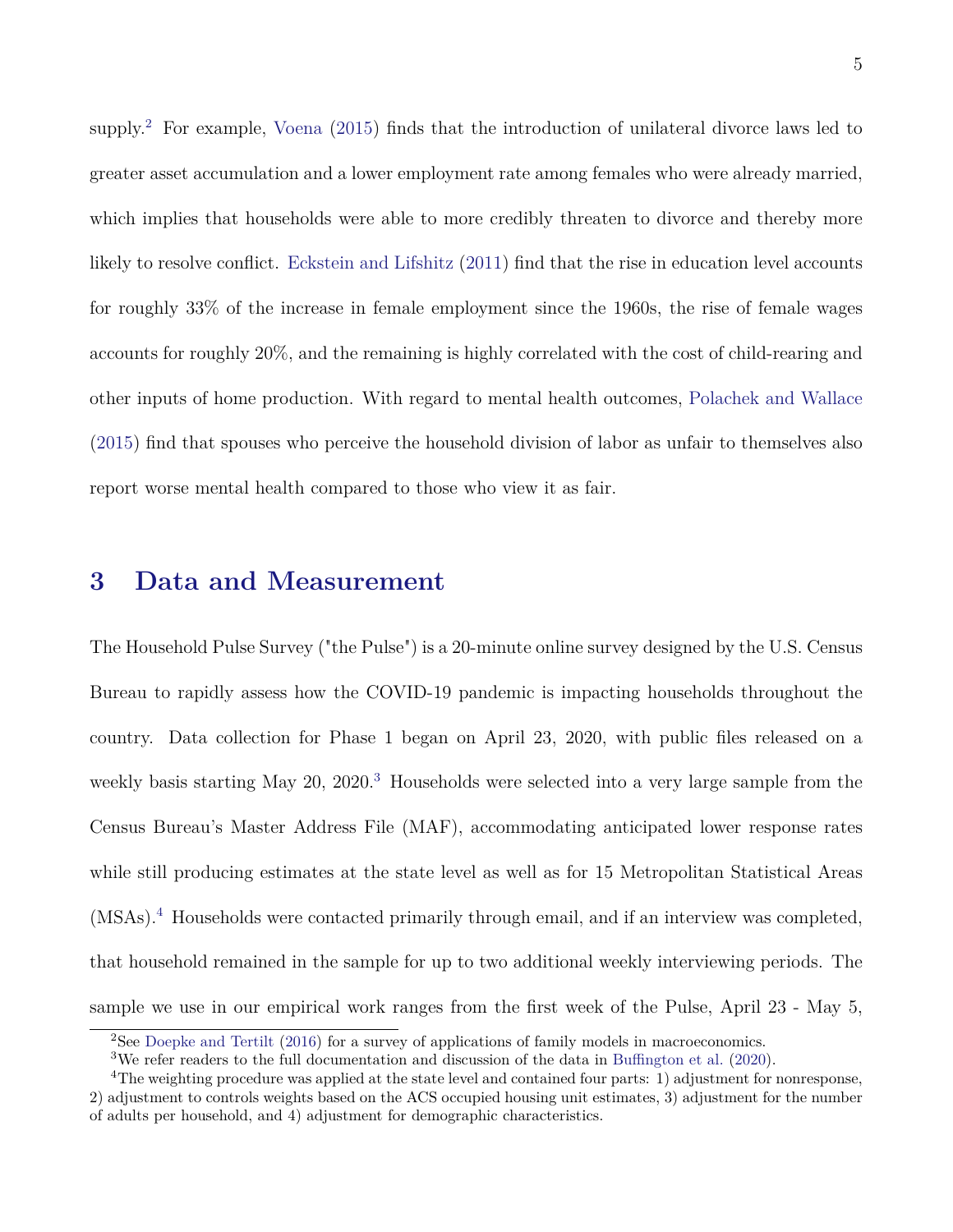through the eighth week of the Pulse, June 18 - June 23.[5](#page-6-0)

In addition to demographic items, Pulse questions address seven content areas: employment, spending and Economic Impact Payments, food sufficiency and food security, physical and mental wellness, health insurance and health access, housing, and education disruptions. We are interested in a few specific questions. First, we look at a broad question about recent household job loss, specifically: "Have you, or has anyone in your household experienced a loss of employment income since March 13, 2020?" While this includes job loss, it also encompasses any loss of job-related income, from fewer hours to unforeseen expenses. Second, we focus on four primary measures of mental health: (i) frequency of feeling depressed over previous 7 days, (ii) frequency of worry over previous 7 days, (iii) frequency of anxiety over previous 7 days, and (iv) frequency of having little interest in things over previous 7 days. We create binary indicators for whether an individual reports "more than half the days" or "nearly every day," denoting those who report "not at all" or "several days" as a zero. While we have experimented with ordered probit models that retain the categorical values, these allow for a more convenient interpretation and, if anything, would simply lead to more attenuated estimates (i.e., biased towards zero). Section [7](#page-16-0) contains a variable dictionary detailing how variables were defined and coded.

Figure [1](#page-22-0) investigates the spatial heterogeneity in the share of people reporting having anxiety more than half the days in the past 7 days averaged across all the weeks in our sample. Panel A documents substantial heterogeneity with higher rates of anxiety in the Southwest and areas of the Southeast upwards of 33% and much lower rates in the middle of the country downwards of 28%. We see similar patterns for other outcome variables, which we do not report for brevity, but

<span id="page-6-0"></span><sup>&</sup>lt;sup>5</sup>Since there is one respondent per household, each household has at most three total responses. This means our panel data is unbalanced, which we account for in our empirical work. The cleaning of our data was standard, e.g., we use observations that have non-missing values for mental health and marriage questions.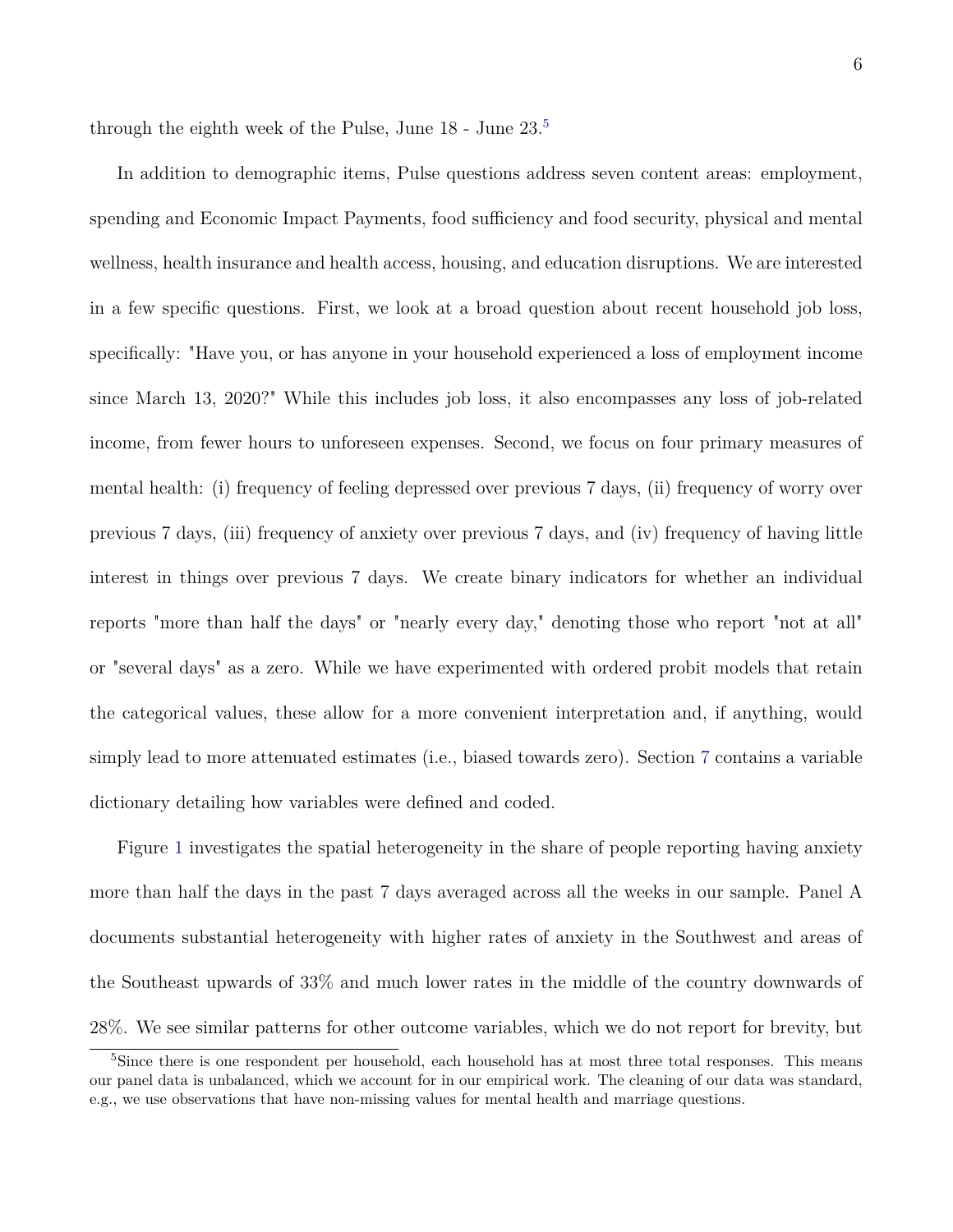the results for depression rates are even larger in the Southeast.

Panel B subsequently documents equally large variation in the change in the share of respondents who are anxious between weeks 1 and 8 of the survey, which corresponds with April 23 to May 5 (week 1) and June 18-23 (week 8). Interestingly, we see that some areas experienced over a 10% decline in the share of respondents saying that they are anxious, concentrated primarily in the middle of the country and select areas of the Northeast, whereas other states have experienced an even greater increase in the share, concentrated in the Southwest and areas of the Southeast.

#### [INSERT FIGURE [1](#page-22-0) HERE]

To investigate the degree of persistence in mental health outcomes, Figure [2](#page-23-0) plots the share of individuals reporting high anxiety between April 23 and May 5 with the growth in the share of these individuals between June 18 and 23. Importantly, we see a correlation of -0.56, suggesting that the areas that had worse mental health outcomes in week 1 experienced lower growth in the share of those experiencing mental health outcomes by week 8. This holds regardless of the way that we measure mental health outcomes, including depression, interest, and worry, which exhibit slightly more negative correlations than for anxiety.

#### [INSERT FIGURE [2](#page-23-0) HERE]

To understand the relationship between marital status and mental health, Figure [3](#page-24-0) illustrates differences for the four main measures of mental health for married and non-married respondents. Across each outcome, we see that married respondents are substantially more likely to report that they have no days or only some days of mental health problems. Conversely, we also see that they are less likely to report more frequent experiences with mental health problems. It should also be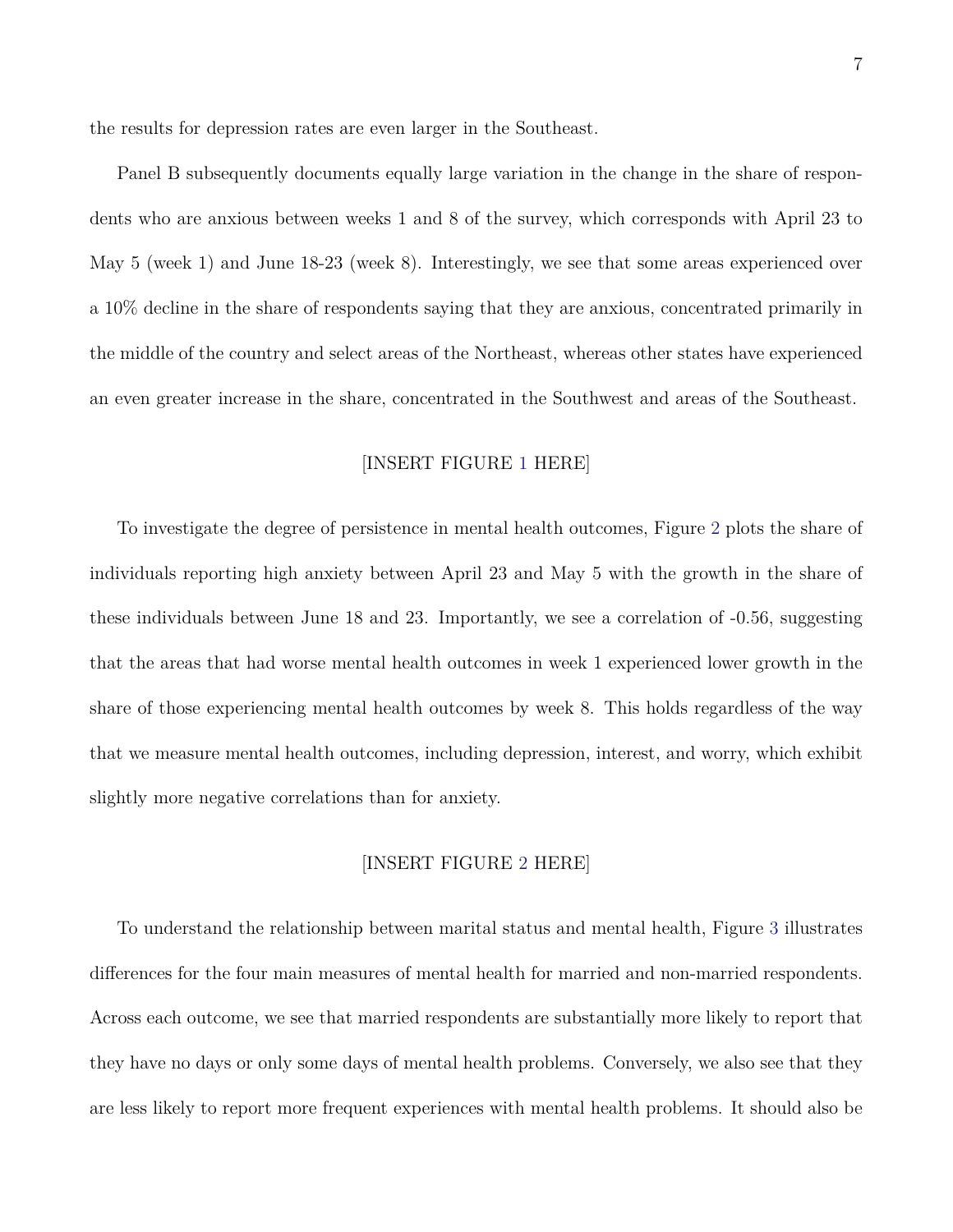noted that these counts overstate the prevalence of these mental health outcomes in the married group, since they are overrepresented (57%) in our sample. For example, the percent of married respondents reporting feeling depressed on âseveral daysâ during the past week is 31% while the comparable figure for unmarried respondents is 34%.

#### [INSERT FIGURE [3](#page-24-0) HERE]

Finally, we use data on unemployment claims from [Chetty et al.](#page-31-4) [\(2020\)](#page-31-4), calculated by taking the total unemployment insurance claims from the Department of Labor per 100 persons in the 2019 labor force. To match the Pulse data in which respondents are asked to reflect on their previous week, we have matched Pulse weeks with that previous week of unemployment rates in the individual's state. For example, Week 1 of the Pulse survey results were taken during April 23rd - May 5th and is matched with state unemployment rates from April 18th.

Table [2](#page-25-0) documents descriptive statistics for each of our main variables separately by the week of the Pulse survey, ranging from its start in April 23 to May 5 to our current iteration for June 18 to 23. While the core demographics are, not surprisingly, constant across time, with males slightly less likely to participate in the survey, we find ample variation in our mental health outcomes. For example, the share of respondents reporting feeling depressed (anxious) at least three of the days in the past week grows from  $17.3\%$  ( $31\%$ ) in week 1 of the survey to  $19.4\%$  ( $32.4\%$ ) in week 8 of the survey with various oscillations in between. Although much of the variation is cross-sectional, we leverage the state-level time series variation that remains to help identify our conditional correlations and avoid comparisons of people living in different states.

#### [INSERT TABLE [2](#page-25-0) HERE]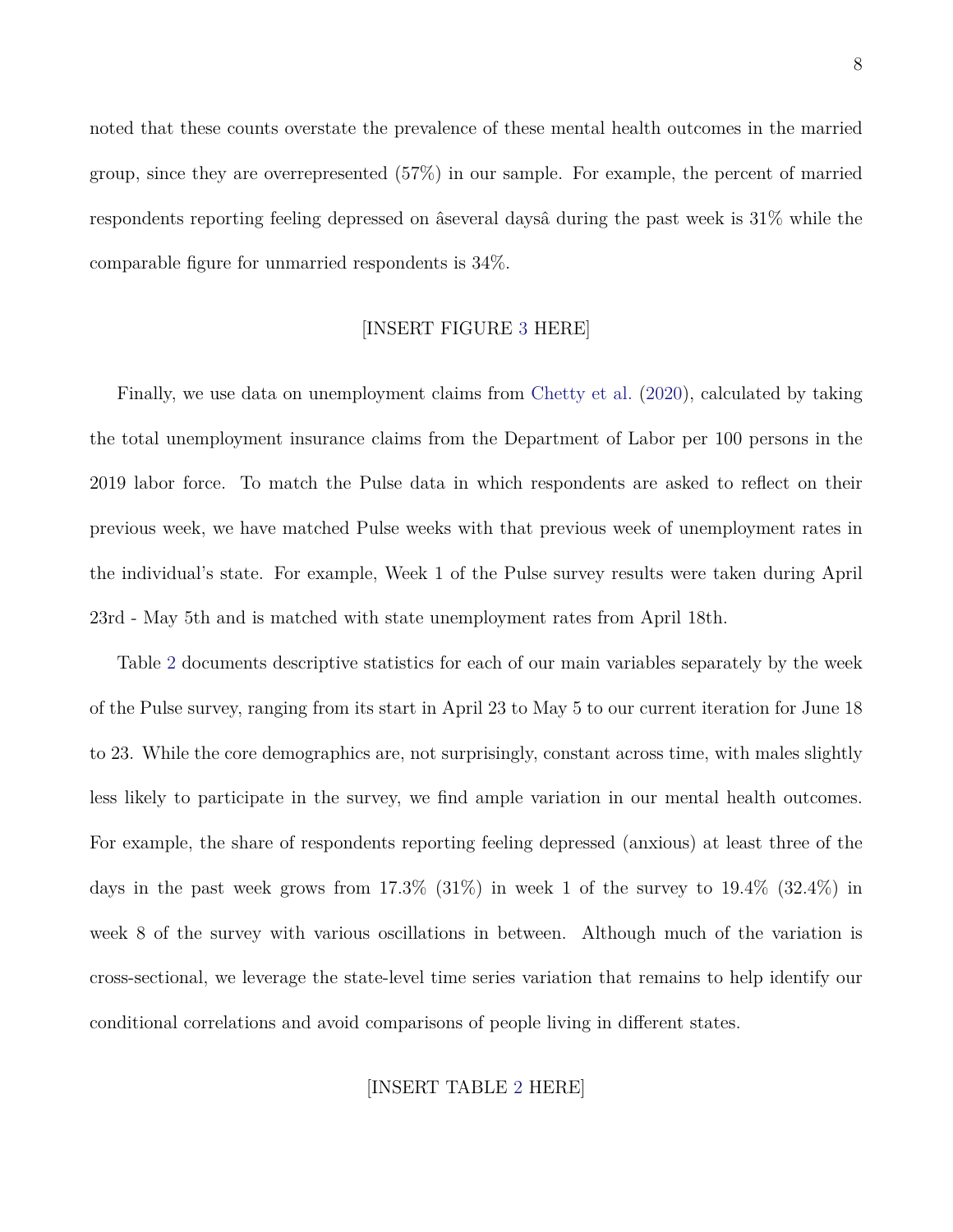### **4 Empirical Strategy**

To understand the relationship between losses in wage income and mental health outcomes as moderated by marital status, we estimate linear regressions of the following form:

<span id="page-9-0"></span>
$$
h_{ist} = \gamma IncomeLoss_{ist} + \zeta m_{ist} + \xi (IncomeLoss_{ist} \times m_{ist}) + \beta X_{it} + \phi_s + \lambda_t + \epsilon_{ist} \tag{1}
$$

where *hist* denotes an indicator for an individual *i*'s mental health outcome in state *s* and time *t*, *IncomeLossist* denotes an indicator for whether the individual experienced any job-related income loss recently, *m* denotes whether an individual is married, *X* denotes a vector of individual demographic characteristics (e.g., age, gender, race, education, and number of children), and *φ* and  $\lambda$  denote state and time fixed effects. We report heteroskedasticity-robust standard errors.

Our estimate of the interaction effect,  $\xi$ , could reflect at least two different sources of variation. First, there could be psychological benefits associated with greater stability arising from marriage. Even when other dimensions of life, like work, are changing, marital stability anchors an individual and provides alternative sources of satisfaction and joy. Second, there could be income sharing benefits. For example, if the head of household is laid off, the spouse can search for work or continue in work, providing an additional income stream. Because of limits on the data that we have available, we cannot fully isolate one mechanism over another.

Although the inclusion of demographic controls, together with the state and time fixed effects, helps mitigate concerns about omitted variables bias, estimates of Equation [1](#page-9-0) may still be subject to bias due to cross-sectional heterogeneity across individuals. For example, if individuals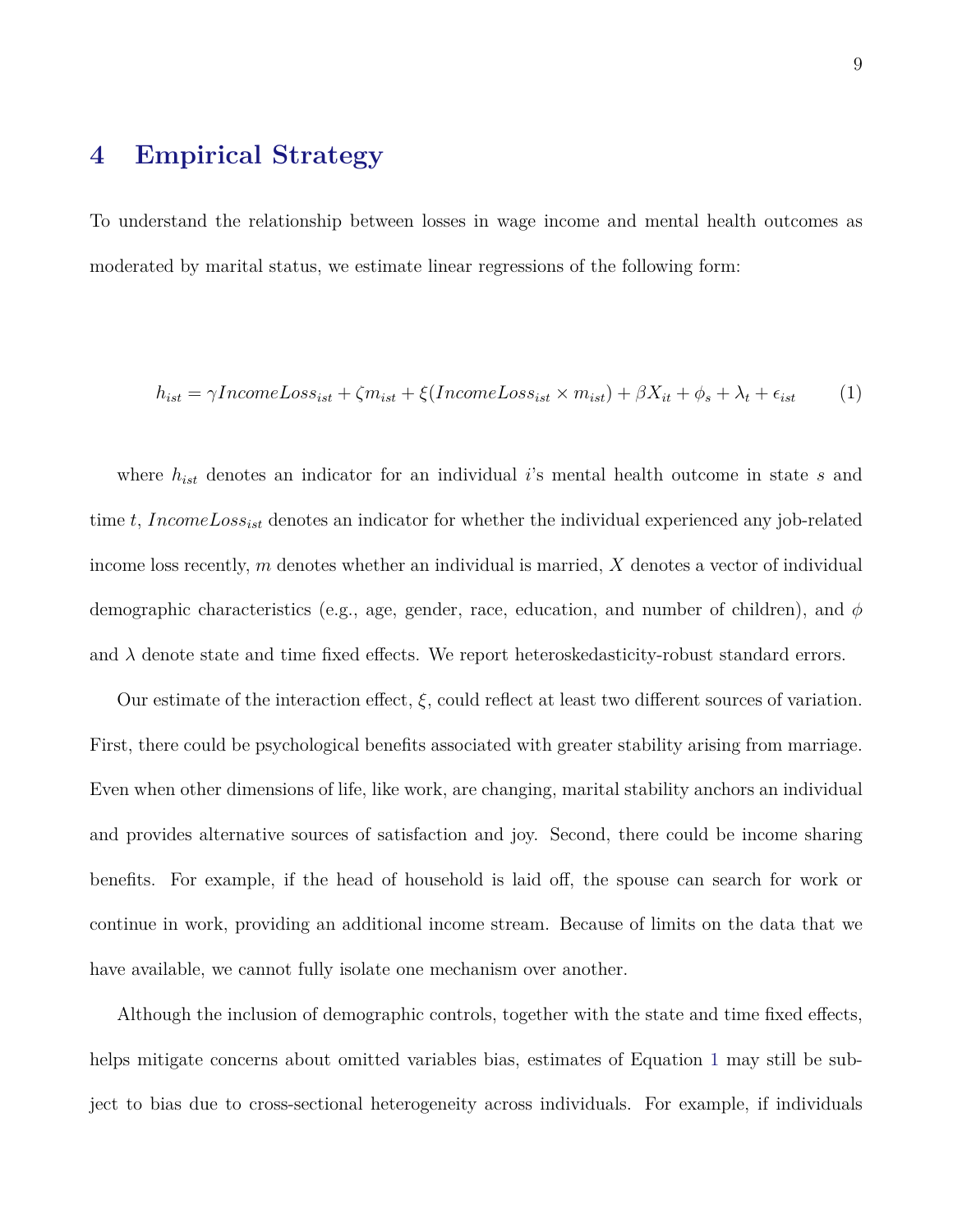with lower probabilities of experiencing mental health outcomes are also more productive, then they are also more likely to select into marriage because they will have an easier time finding a spouse. We address this concern by sequentially introducing control variables to gauge the potential importance of unobserved factors.

Our identification comes from comparisons of observationally equivalent individuals that vary in their marital status and exposure to job loss. While job-related income loss is generally subject to significant self-selection concerns, the sampling frame in our study is unique in that the unemployment rate surged from 3.3% to nearly 20% in the span of two months. The rapid surge in layoffs provides us with plausibly exogenous variation in income loss, which we exploit to identify the impact of labor market fluctuations on mental health moderated through the role of marriage. To validate our intuition, we estimate panel regressions of the form:

$$
IncomeLoss_{ist} = \psi u_{st} + \beta X_{it} + \phi_s + \lambda_t + \epsilon_{ist}
$$
\n<sup>(2)</sup>

where  $u_{st}$  denotes logged unemployment claims in state *s* and week *t*. Table [3](#page-26-0) shows that there is a robust relationship between state unemployment and the probability that an individual has experienced a decline in their work-related income. For example, column 1 shows that a  $1\%$ rise in state unemployment is associated with a 2pp rise in the probability the individual has experienced such a decline in income. Column 2 shows that the gradient actually grows to a 2.3pp once demographic and income controls are incorporated. Column 3 introduces state and week fixed effects, exploiting within-state variation. While it is now statistically significant at only a 10% level (instead of the 1% level), the positive association nonetheless holds, illustrating the variation that we are exploiting to identify how marriage affects mental health outcomes when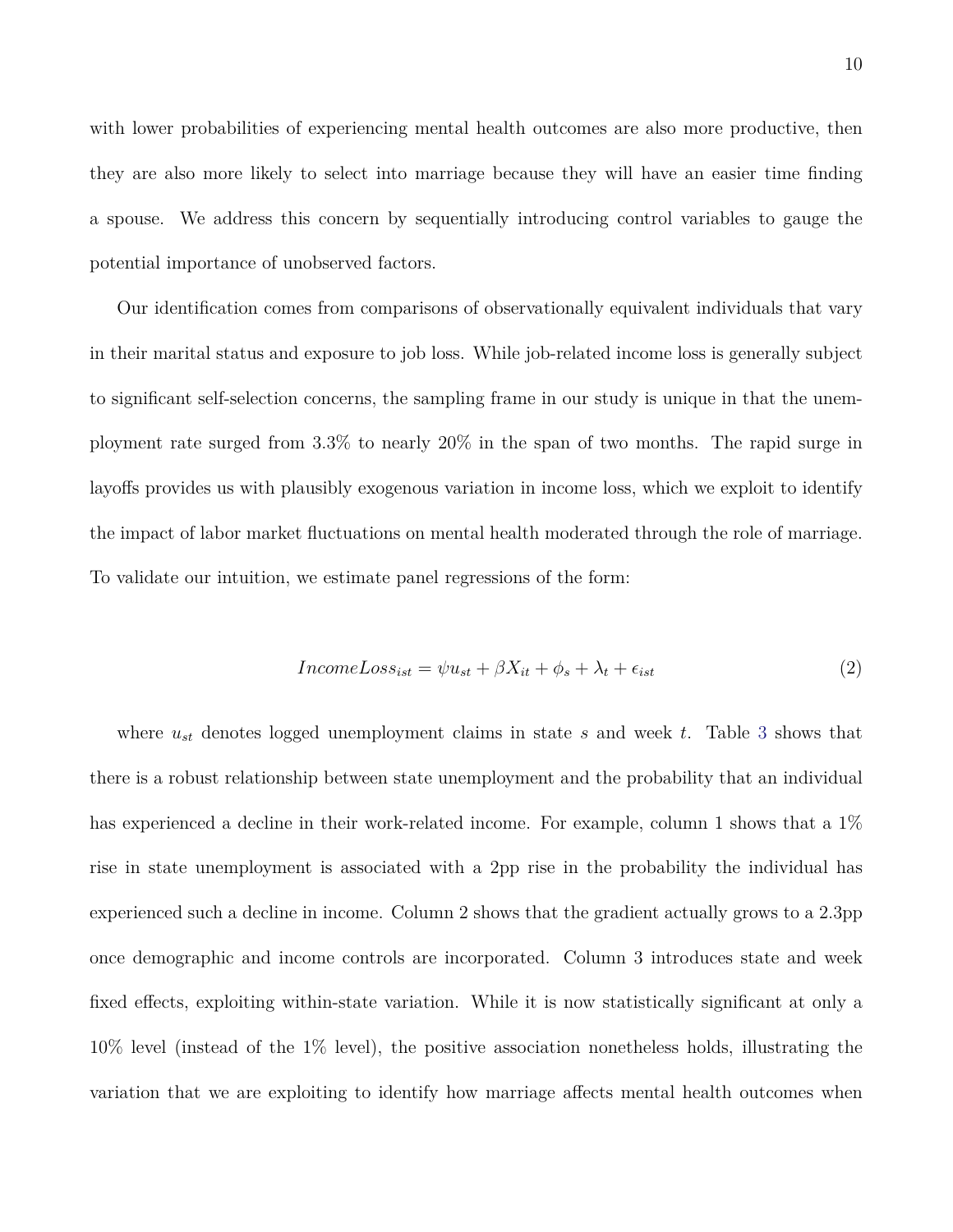respondents are subject to shocks in the labor market.

#### [INSERT TABLE [3](#page-26-0) HERE]

### **5 Results**

Table [4](#page-27-0) documents the main results from Equation [1,](#page-9-0) estimating linear probability models of mental health indicators on marital status, job-related income loss, and their interaction, conditional on controls. Columns 1 and 4 present the raw differences for married and unmarried respondents: married respondents are 7.7pp less likely to feel anxious at least three days in the past week and those experiencing recent job-related income loss are 14.7pp more likely. These cross-sectional differences are similar across each of the outcome variables. Most importantly, however, the interaction effect is also negative: married respondents are 2.1pp less likely to experience anxiety following job-related income losses, consistent with a protective effect.

Moreover, this is economically important: the interaction effect is 14.3% of the magnitude of the direct effect (= 0*.*147−*.*021). We also see similar magnitudes for other outcome variables. For example, married respondents are 2.6pp less likely to experience depression following a job-related income loss, which amounts to 22% of the direct effect of job-related income loss on the probability of experiencing a depression. In this sense, while job-related income loss is still associated with a sharp increase in the probability of experiencing mental health problems, marriage nonetheless serves as a protective factor that reduces the adverse effects of income losses.<sup>[6](#page-11-0)</sup>

<span id="page-11-0"></span>However, these results do not preclude an interpretation of partial selection—that is, married

 $6$ We also estimated these equations with "worry" and "loss of interest" as the dependent variable. This yielded nearly identical results, with interaction effects (significant at the 1% level) of -0.015 and -0.014 respectively. For the sake of brevity we omit these results, but they are available upon request.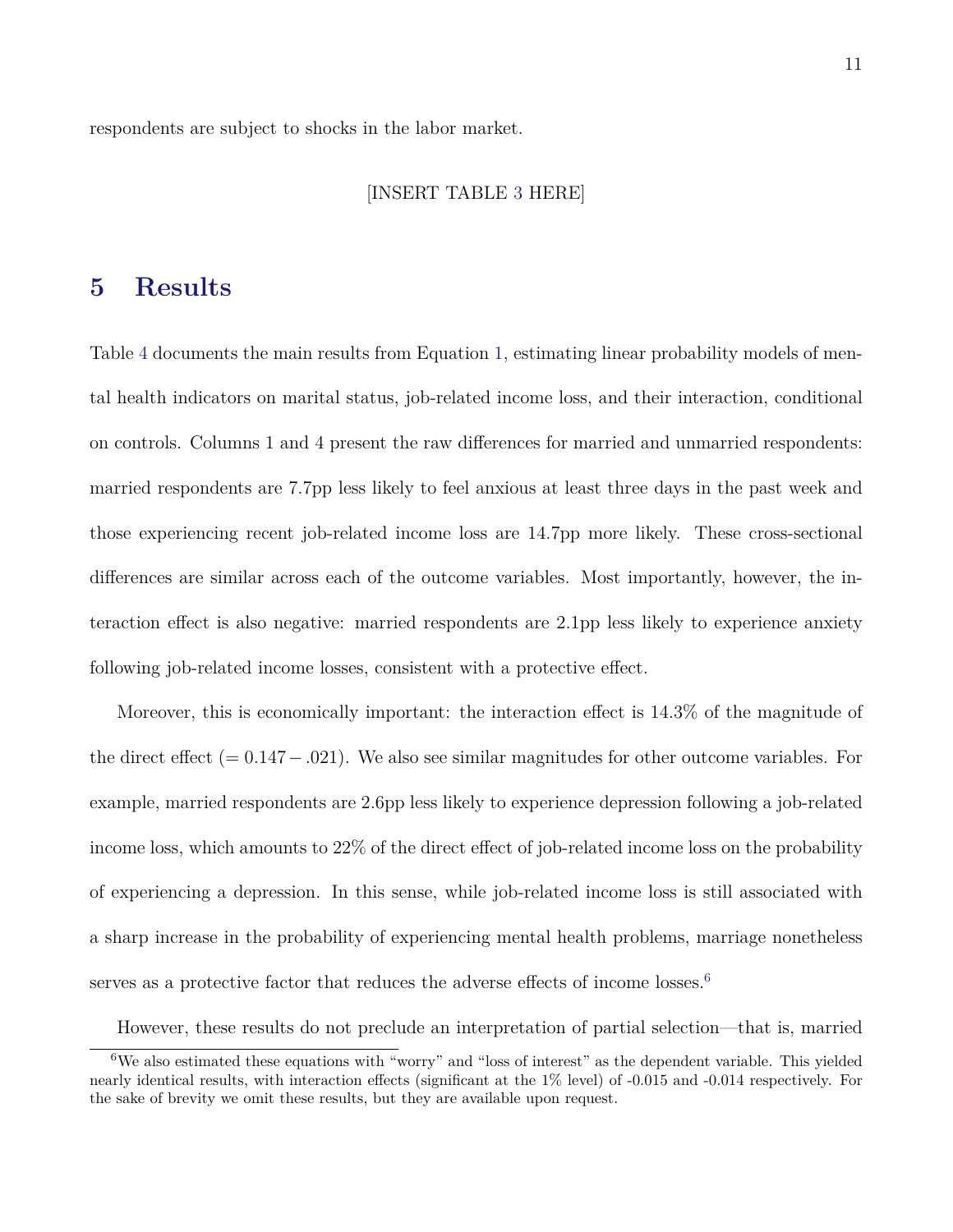households are positively selected and those experiencing job-related income loss are negatively selected, so the estimate on the interaction is downward biased. Columns 2 and 5 subsequently introduce a wide array of demographic characteristics, including: age, gender, race, number of children, and education. We control for age using a quadratic and education using fixed effects for less than high school, high school, some college, and college or more. While the direct association between marriage and mental health is downward biased, together with the interaction effect, the inclusion of demographic controls reduces the point estimates marginally. Now, we find that married respondents who experience job loss are 1pp less likely to experience anxiety following job-related income loss. Again, that is roughly 10% of the direct effect of job-related income loss on the probability of experiencing anxiety.

Even with these demographic controls, there is still the potential for unobserved heterogeneity and selection. For example, a large literature suggests that the relationship between marital status and income is reinforced over the life cycle [\(Ahituv and Lerman,](#page-30-1) [2007\)](#page-30-1). Columns 3 and 6 control for income fixed effects to purge differences in income that could be correlated with selection into marriage and the propensity of experiencing a mental health problem. We obtain statistically indistinguishable results when we include these controls. In this sense, our strictest specifications suggest that individuals who are married are 1.7pp less likely to be depressed following declines in wage-related income, relative to their unmarried counterparts (0.9pp for anxiety).

#### [INSERT TABLE [4](#page-27-0) HERE]

We now turn towards heterogeneity in our results. In particular, motivated by evidence that the pandemic has been regressive—for example, that lower income workers are less able to adapt through remote work arrangements [\(Mongey et al.,](#page-33-6) [2020\)](#page-33-6)—we now allow for differences across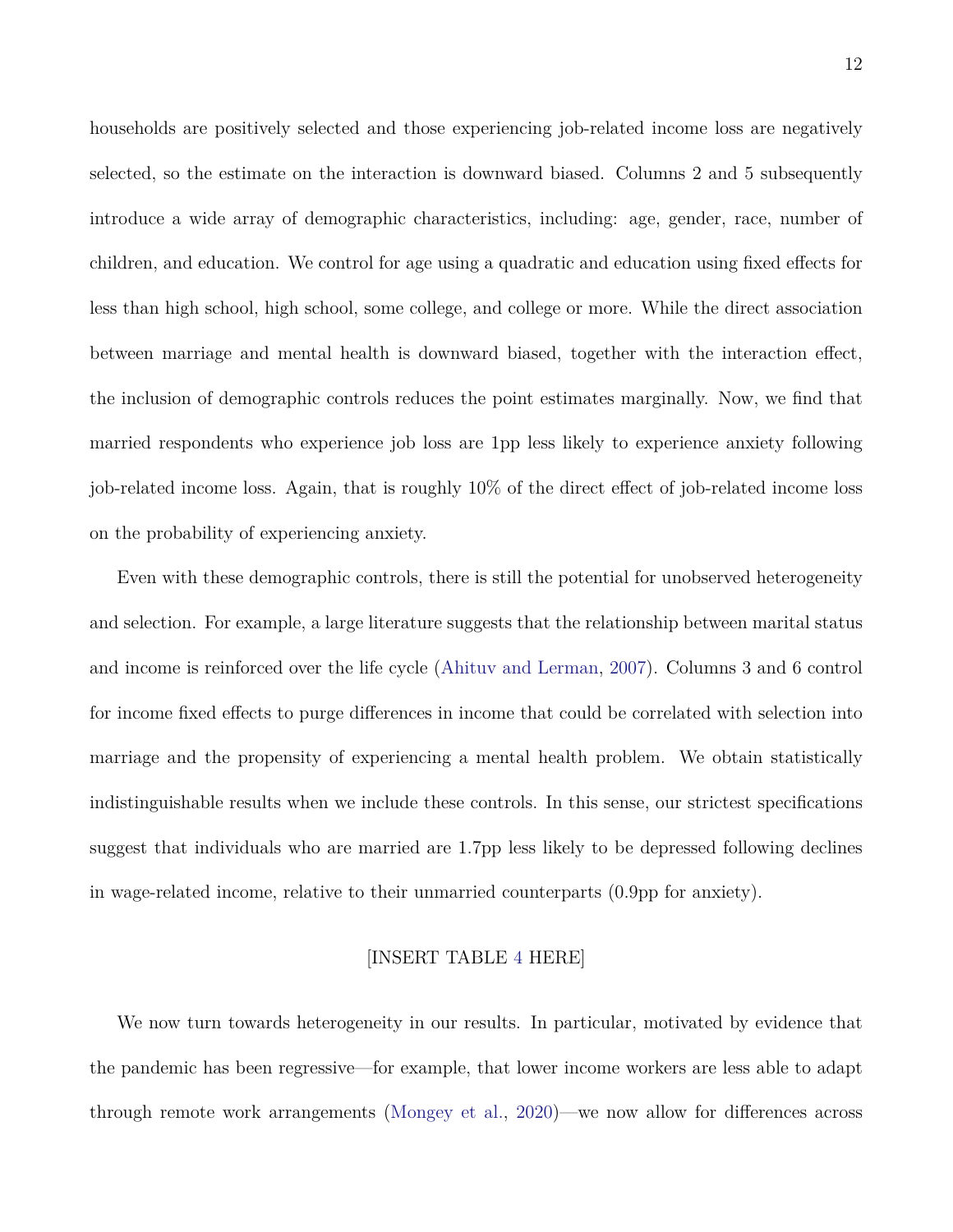gender, age, race, and income. Table [5](#page-28-0) presents these results for high anxiety as the outcome variable. Interestingly, we see that the protective effects of marriage arising from declines in workrelated income are concentrated among males, although marital status is associated with twice as large of a direct effect on the decline in the probability of experiencing high anxiety. This is consistent with some prior literature that has found that perceptions of job insecurity are more related with mental health outcomes for males [\(Blom et al.,](#page-30-6)  $2020$ ).<sup>[7](#page-13-0)</sup> We also see that the protective effects are concentrated among younger individuals and middle-income earners.<sup>[8](#page-13-1)</sup>

When we look at depression as an outcome variable for mental health problems in Table [6,](#page-29-0) we find some different sources of heterogeneity. For example, marriage is still associated with a stronger protective effect for males (roughly 2.5pp), but now also for females (1.4pp). Moreover, we now see an even stronger protective effect for Whites (2.3pp) and higher income earners (1.9pp) with no statistically significant associations for Blacks, Hispanics, and low income earners. Finally, while younger individuals also exhibit a protective effect  $(2.2pp)$ , older individuals exhibit an even stronger one  $(3.2pp)$ .<sup>[9](#page-13-2)</sup> This is consistent with [Tumin and Zheng](#page-34-5)  $(2018)$  that there are heterogeneous effects of marriage on mental health moderated by the length of the marriage. This heterogeneity aligns well with evidence about the deteriorating conditions of White, middle-class males [\(Case and Deaton,](#page-31-5) [2017,](#page-31-5) [2020\)](#page-31-6), although the protective effects are not isolated to them.<sup>[10](#page-13-3)</sup>

<span id="page-13-0"></span><sup>7</sup>These results are also related with [Pakaluk and Price](#page-34-3) [\(2020\)](#page-34-3) who explore differences in occupational choice for mothers and fathers and how those choices propagate to their children.

<span id="page-13-1"></span><sup>8</sup>We re-ran these models using an alternative definition where younger individuals are below age 40. We find a coefficient estimate of -0.025 on the interaction effect for these younger individuals and -0.015 for the older individuals. Both are significant at the 1% level and the confidence intervals do not overlap. We now include a footnote pointing out this alternative classification.

<span id="page-13-2"></span><sup>&</sup>lt;sup>9</sup>Although we focused on more precise definitions of "young" and "old," we also estimated these models using an alternative definition where younger individuals are below age 40 (and older those above). We find a coefficient estimate of -0.025 on the interaction effect for these younger individuals and -0.015 for the older individuals. Both are significant at the 1% level and the confidence intervals do not overlap.

<span id="page-13-3"></span> $10$ We have also explored the effects when using "worried" and "losing interest" as outcome variables. The results are broadly the same and available upon request.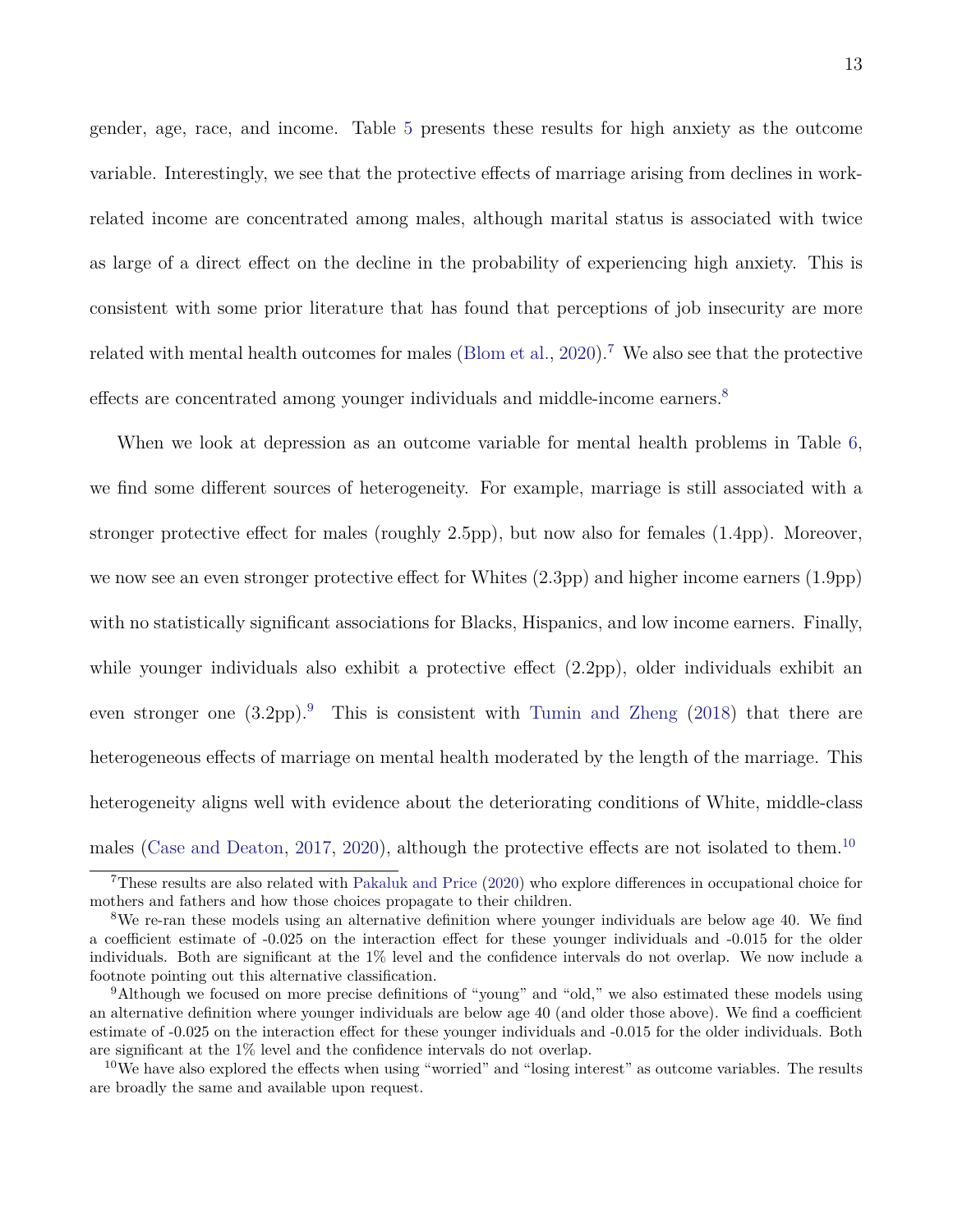#### [INSERT TABLES [5](#page-28-0) and [6](#page-29-0) HERE]

Before continuing, we recognize that these protective effects do not completely offset the effects of income loss more generally. In particular, losing a job has important ramifications, including with links to mortality [\(Sullivan and von Wachter,](#page-34-6) [2009\)](#page-34-6), particularly during a crisis. Our interaction effects tend to offset for roughly a fifth of the overall decline in mental health. Of course, there are other activities and investments that could further offset these declines, like having a diversified financial portfolio and other job options, but these are beyond the scope of the paper.

Why do we not see the presence of protective effects among Blacks or Hispanics?<sup>[11](#page-14-0)</sup> While we potentially lack statistical variation in the data since Blacks and Hispanics constitute smaller shares of our sample, but were more likely to experience adverse effects from the pandemic [\(Mongey et al.,](#page-33-6) [2020\)](#page-33-6), a better explanation may stem from the steep decline in marriage rates and family stability among the African American community [\(Ellwood and Crane,](#page-32-7) [1990;](#page-32-7) [Laughlin,](#page-33-7) [2014\)](#page-33-7). For example, [Cross](#page-31-7) [\(2018\)](#page-31-7) finds substantial differences in living arrangements for children, with 57% of Black children having lived with extended family members, compared with 35% of Hispanic children and 20% of White children. There is also evidence of differences in marital abuse and marital quality that differ across race even after controlling for income [\(Lockhart,](#page-33-8) [1987;](#page-33-8) [Bulanda and Brown,](#page-31-8) [2007\)](#page-31-8). Moreover, since relational intimacy in a marriage is tied with mental health, specifically depression [\(Yan and Schoppe-Sullivan,](#page-35-2) [2020\)](#page-35-2), then differences in the incidence of abuse will propagate into mental health outcomes. Finally, prior research has also pointed out the limitations of traditional measures of family structure, particularly among Blacks [\(Mouzon,](#page-34-7) [2013\)](#page-34-7).

<span id="page-14-0"></span><sup>&</sup>lt;sup>11</sup>We recognize that these differential effects by race could reflect other time-varying, unobserved factors that correspond with declining employment outcomes in states, particularly following the death of George Floyd. While we cannot rule out these effects, we estimate robustness by restricting our sample before June 2020, finding similar results as before. The interaction effect for Whites is -0.019 (significant at the 1% level), while the interaction effect for Blacks and Hispanics is insignificant and very small (0.006 and -0.003 respectively).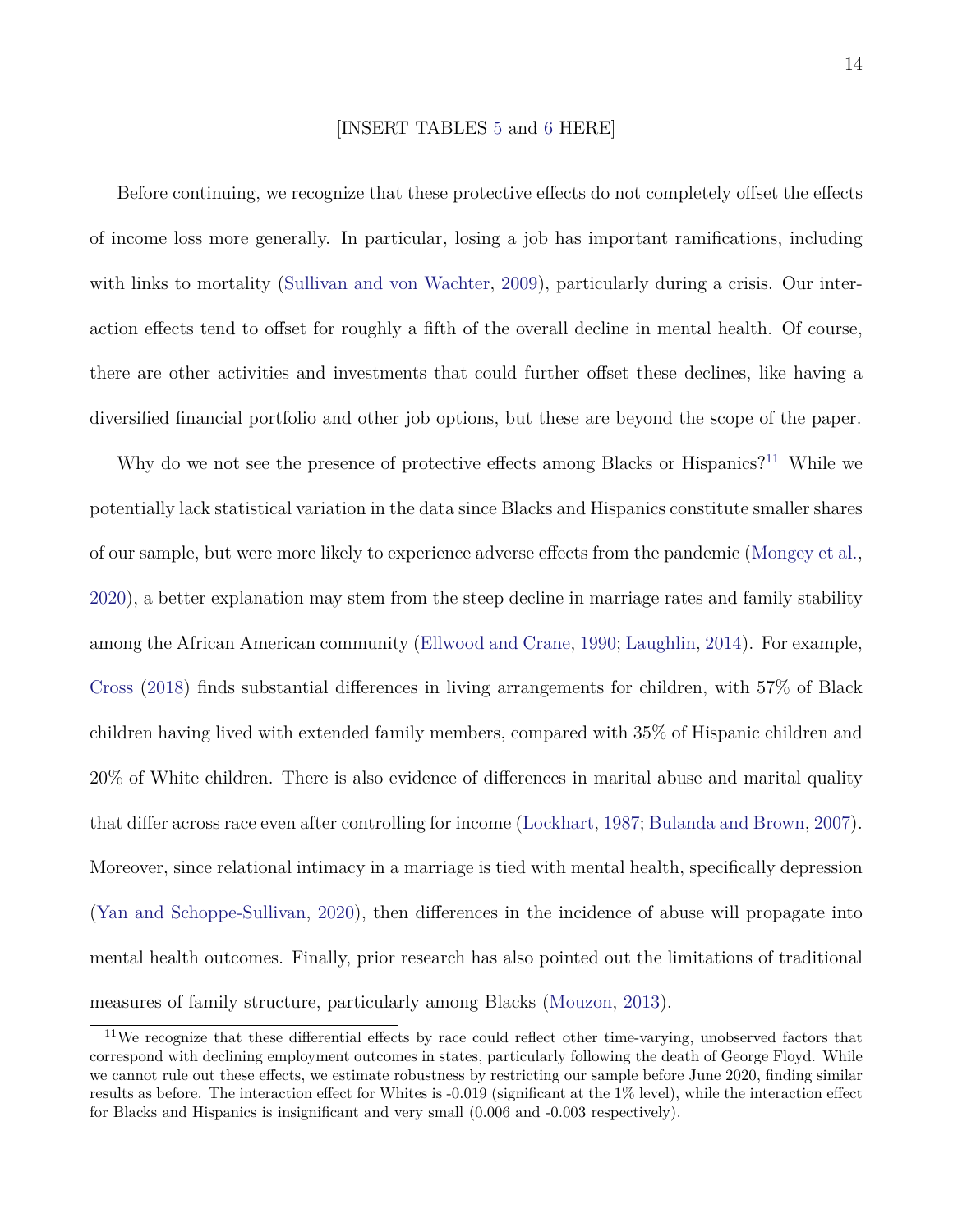### **6 Discussion and Limitations**

The COVID-19 pandemic and related policies have predictably had significant effects on mental health. For instance, [Mulligan](#page-34-8) [\(2021\)](#page-34-8) documents an increase in deaths of despair for men aged 15-55. Furthermore, [Agostinelli et al.](#page-30-7) [\(2020\)](#page-30-7) show that school closures cost high school students from poor neighborhoods a learning loss of 0.4 standard deviations while children in wealthier neighborhoods are virtually unaffected. Our results also build upon a larger literature on the effects of job insecurity and marriage on mental health by focusing on a period of unique uncertainty [\(Tumin and Zheng,](#page-34-5) [2018;](#page-34-5) [Blom et al.,](#page-30-6) [2020\)](#page-30-6).

We subsequently explore the moderating effects of marital status on mental health arising from declines in work-related income. Not surprisingly, married respondents are much less likely to report mental health problems in not only the raw data, but also in our conditional correlations. For example, they are 8.6 percentage points (pp) and 7.7pp less likely to report depression and anxiety at least three of the days in the past week when examining the raw data, but the correlations only decline to 2.8pp and 2.4pp when we introduce demographic controls (e.g., age and education) and semi-parametric interactions between education and income. Declines in work-related income are associated with roughly an 8-10pp increase in the probability of reporting mental health problems, which is significant given that the share of individuals reporting high anxiety is roughly 30% and the share reporting depression is roughly 20%.

Our paper nonetheless has some limitations. Primarily, the differences we observed among married versus non-married individuals in response to labor market shocks could reflect a correlation with unobserved characteristics that are also related with mental health. For example, if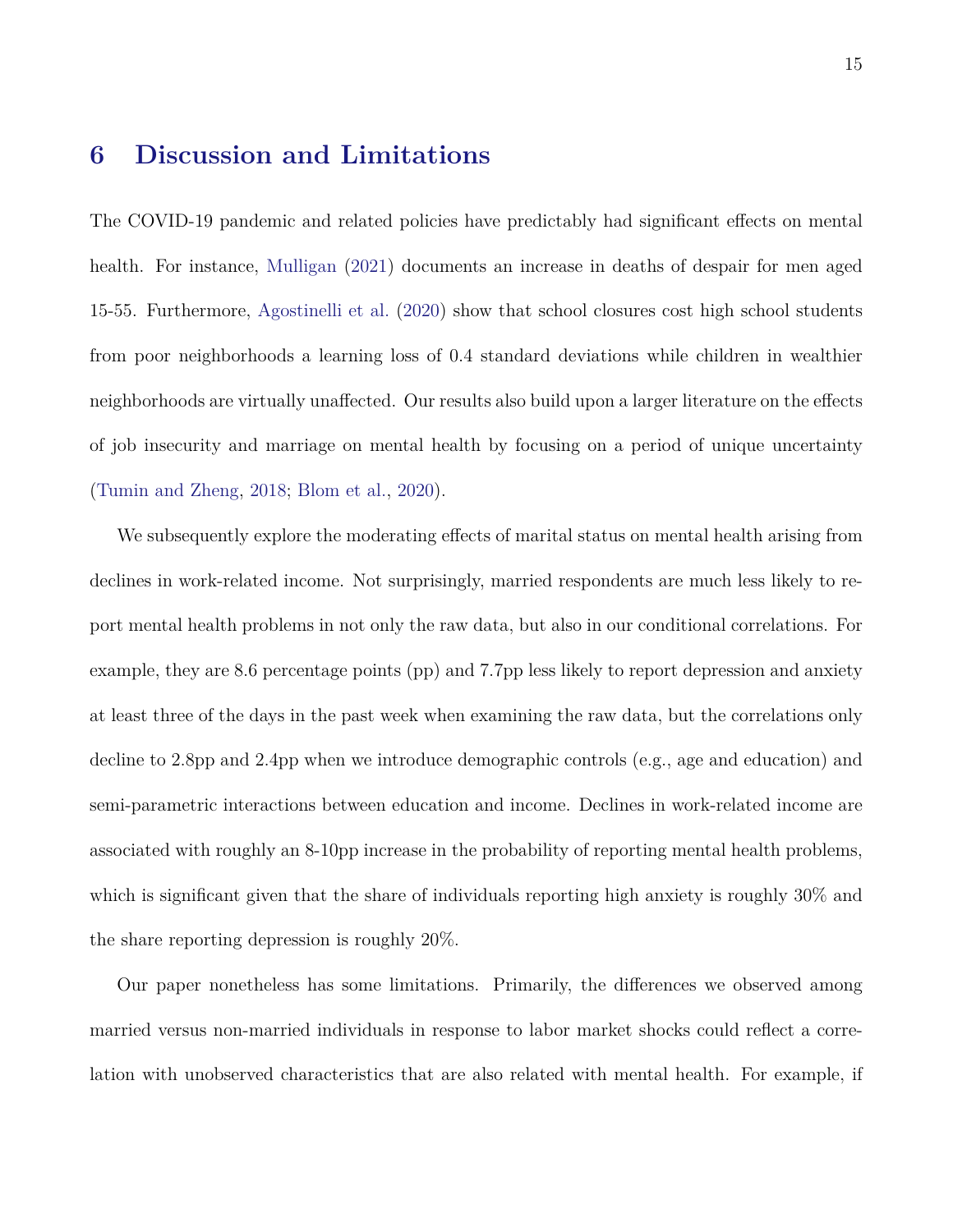selection effects are present beyond our existing controls, and if employers lay off less productive workers first, then that could bias our estimates. We also are unable to assess how these shocks to the head of household and his/her spouse propagate to their children since we do not have measures of childhood development. Future research should explore ways to isolate more exogenous sources of variation to obtain fully causal parameter estimates and trace out the effects on the children's human capital investments and mental health.

### <span id="page-16-0"></span>**7 Conclusion**

Mental health outcomes deteriorated over the ongoing COVID-19 pandemic. Motivated by a large literature about the beneficial effects of marriage on income [\(Ahituv and Lerman,](#page-30-1) [2007\)](#page-30-1), happiness [\(Glenn and Weaver,](#page-32-0) [1981\)](#page-32-0), life expectancy [\(Lillard and Waite,](#page-33-1) [1995\)](#page-33-1), overall health [\(Kiecolt-Glaser and Newton,](#page-33-2) [2001\)](#page-33-2), and economic mobility [\(Chetty et al.,](#page-31-0) [2014\)](#page-31-0), we investigate whether marriage also serves as a protective factor against declines in work-related income.

Using individual-level data from the Census Bureau's recent Pulse survey, we show that married respondents are not only less likely to experience mental health problems, but also less likely to experience these problems following declines in work-related income. Our identification strategy exploits the fact that individuals in different states were exposed to more severe contractions in their local labor markets as states introduced varying intensities of stay-at-home orders and nonessential business closure policies, thereby increasing the probability that some people would experience layoffs or declines in income. We also document heterogeneity across gender, race, age, and income, showing that the greatest effects are concentrated among Whites, males, younger, and middle to upper income workers.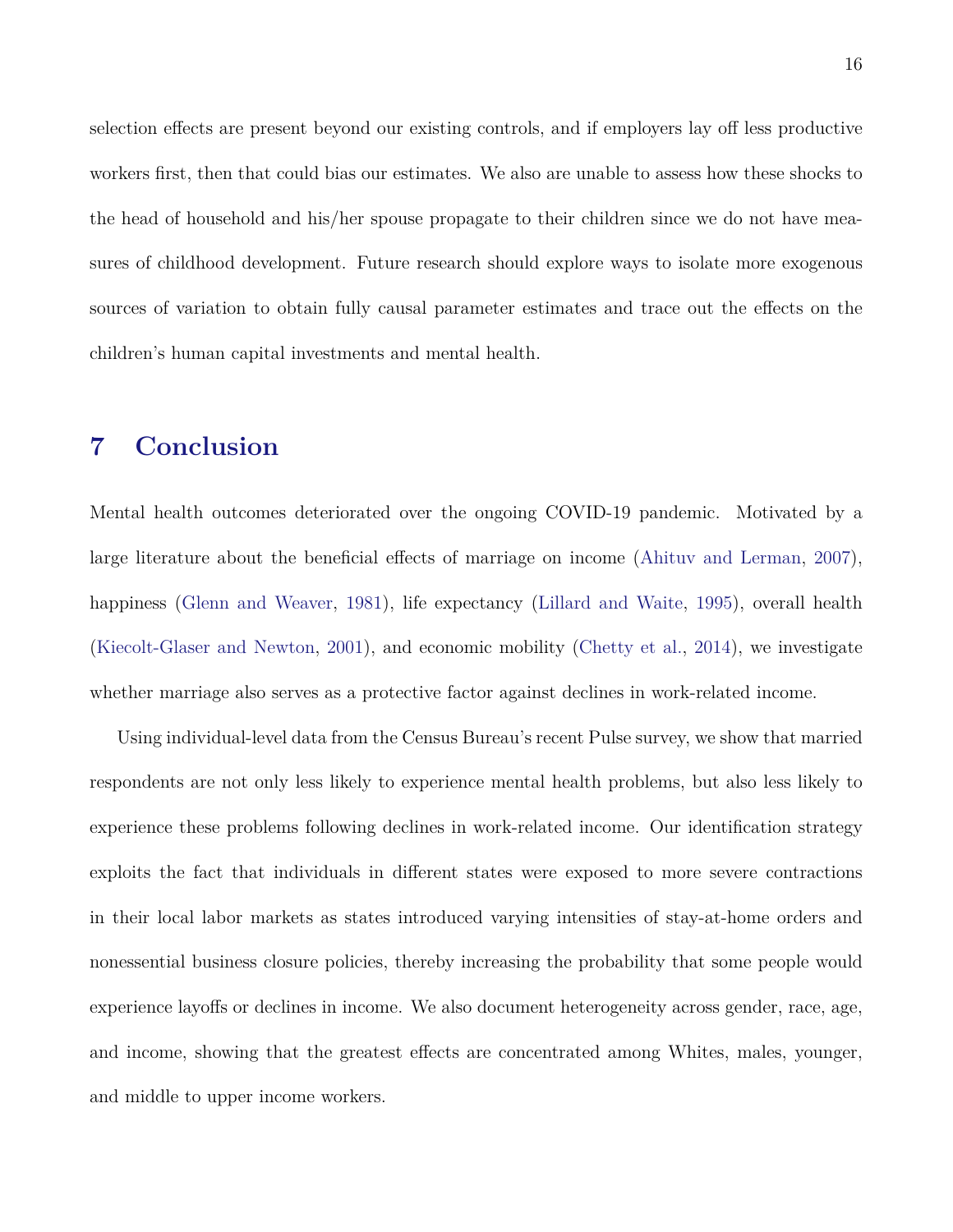Our paper provides the first comprehensive assessment of the effects of labor market disruptions on mental health outcomes over the pandemic moderated by the role of marriage. However, many questions remain. For example, given evidence of heightened marital abuse, how much do differences in marital quality account for some of our heterogeneous effects? Similarly, given the mental health "savings" that stem from marriage, how will children growing up in families with strong marriages versus a single-parent fare in the years ahead? Moreover, what is the role of public policy in encouraging human flourishing amid a pandemic? Only time will tell over some of these questions, but we hope to have provided meaningful evidence as we begin to recover from the crisis and posed new questions that encourages further inquiry in the literature.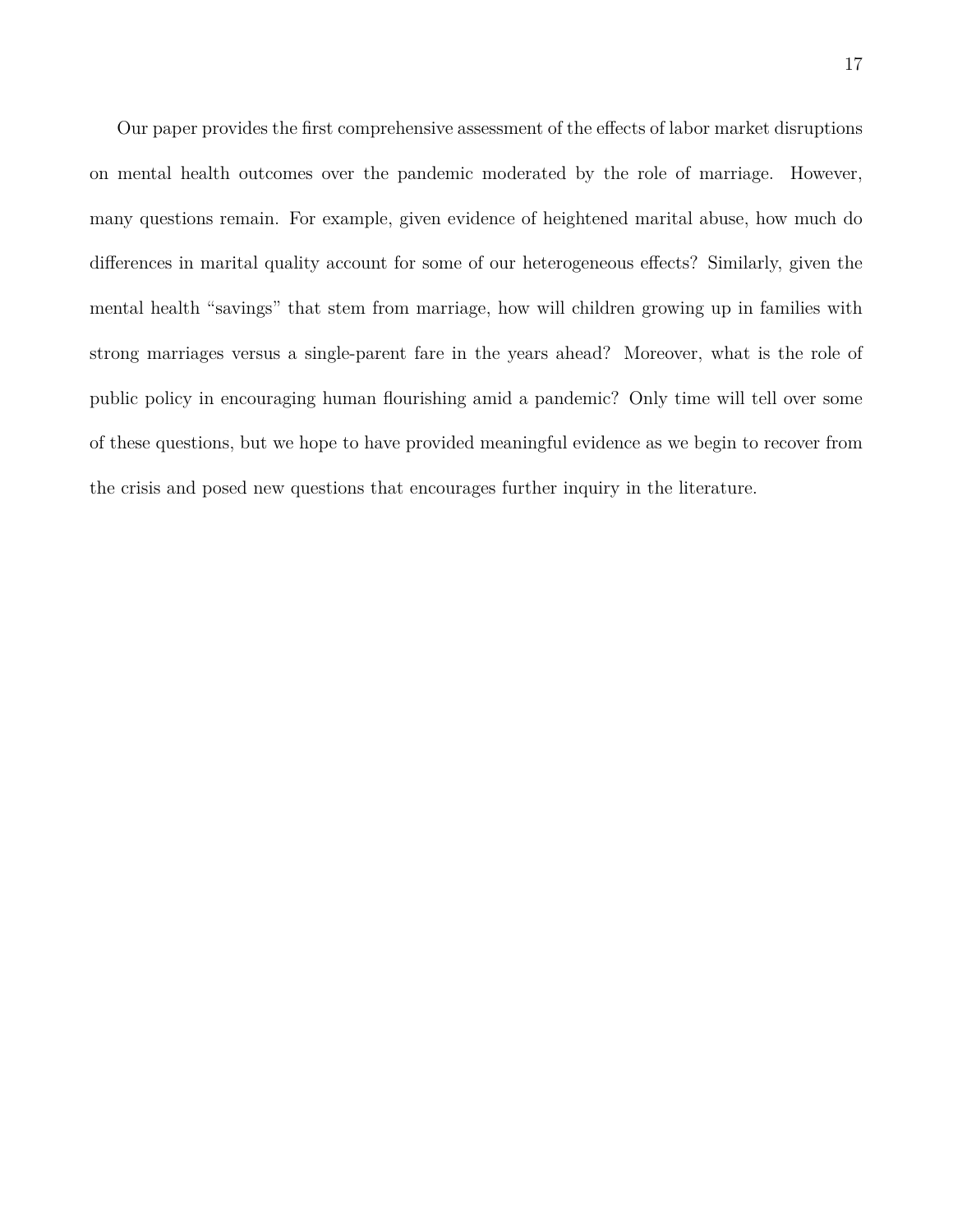# **Appendix**

| Name      | <b>Type</b> | <b>Source</b>          | Description                       |
|-----------|-------------|------------------------|-----------------------------------|
| Age       | Ordinal     | Household Pulse Survey | Calculated using the respon-      |
|           |             |                        | dent's birth year.<br>Ranges      |
|           |             |                        | from $18 - 88$ .                  |
| Anxious   | Binary      | Household Pulse Survey | Calculated from the respon-       |
|           |             |                        | dent's answer to the question:    |
|           |             |                        | "Over the last 7 days, how of-    |
|           |             |                        | ten have you been bothered        |
|           |             |                        | by the following problems         |
|           |             |                        | feeling nervous, anxious, or      |
|           |             |                        | on edge?" 1 if "more than         |
|           |             |                        | half the days" or "nearly ev-     |
|           |             |                        | ery day"; 0 if "not at all" or    |
|           |             |                        | "several days."                   |
| Depressed | Binary      | Household Pulse Survey | Calculated from the respon-       |
|           |             |                        | dent's answer to the question:    |
|           |             |                        | "Over the last 7 days, how of-    |
|           |             |                        | ten have you been bothered        |
|           |             |                        | by the following problems         |
|           |             |                        | feeling down, depressed, or       |
|           |             |                        | hopeless?" $1$ if "more than      |
|           |             |                        | half the days" or "nearly ev-     |
|           |             |                        | ery day"; $0$ if "not at all" or  |
|           |             |                        | "several days."                   |
| Education | Ordinal     | Household Pulse Survey | 1 if less than high school; 2     |
|           |             |                        | if some high school; 3 if high    |
|           |             |                        | school graduate or equiva-        |
|           |             |                        | lent; $4$ if some college; $5$ if |
|           |             |                        | Associate's degree; 6 if Bach-    |
|           |             |                        | elor's degree; 7 if Graduate      |
|           |             |                        | degree.                           |
|           |             |                        | Continued on next page            |

### **Table 1:** Variable Dictionary

page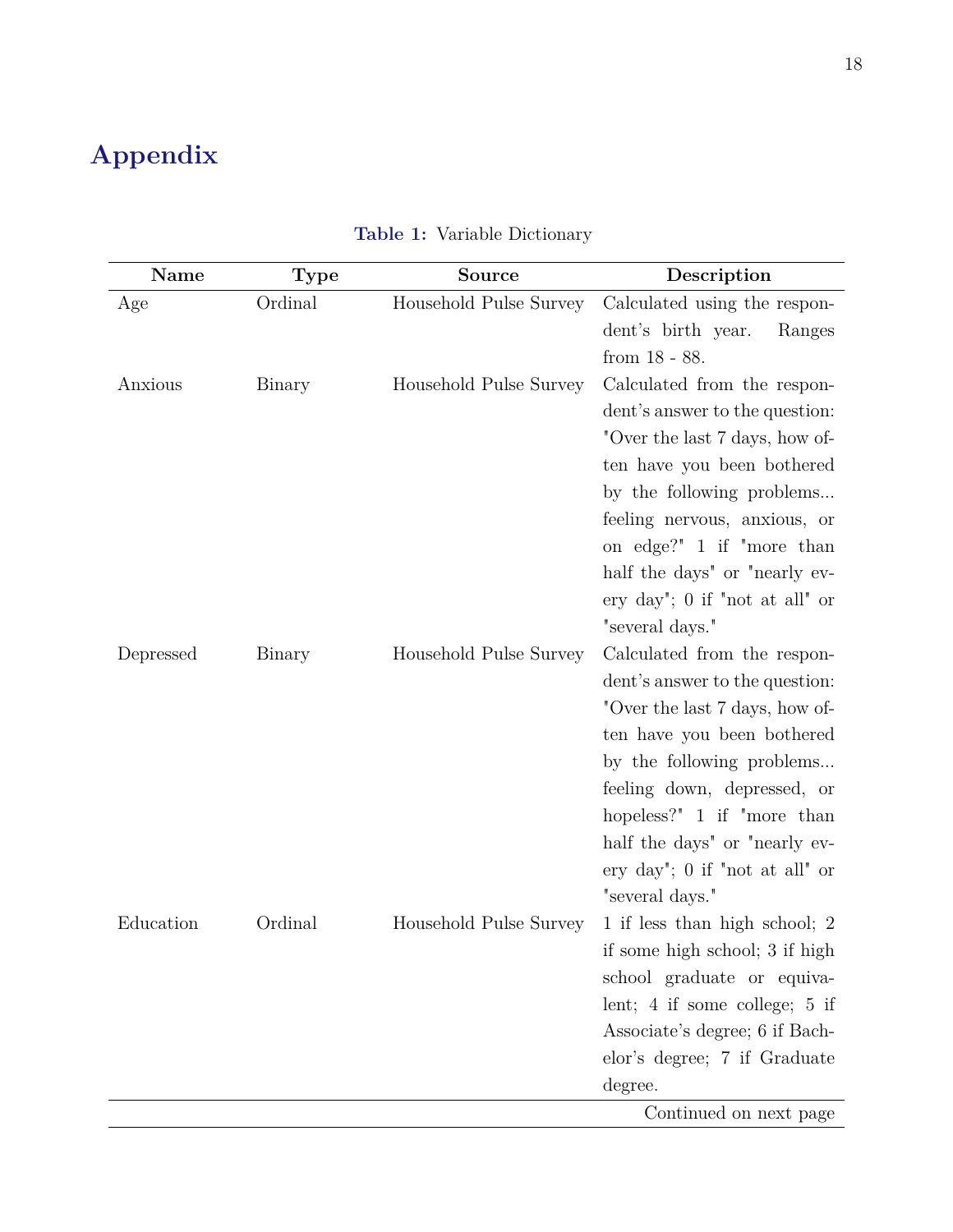| Name            | <b>Type</b> | <b>Source</b>          | Description                                 |
|-----------------|-------------|------------------------|---------------------------------------------|
| Gender          | Binary      | Household Pulse Survey | 1 if female; 0 if male.                     |
| Income          | Ordinal     | Household Pulse Survey | 1 if less than $$25,000;$<br>$\overline{2}$ |
|                 |             |                        | if $$25,000 - 34,999;$<br>3<br>if           |
|                 |             |                        | $$35,000 - 49,999; 4 \text{ if } $50,000$   |
|                 |             |                        | $-74,999; 5 \text{ if } $75,000 - 99,999;$  |
|                 |             |                        | 6 if \$100,000 - 149,999; 7                 |
|                 |             |                        | if \$150,000 - 199,999; 8 if                |
|                 |             |                        | $$200,000$ and above.                       |
| Income Loss     | Binary      | Household Pulse Survey | Calculated from the respon-                 |
|                 |             |                        | dent's answer to the question:              |
|                 |             |                        | "Have you, or has anyone in                 |
|                 |             |                        | your household experienced a                |
|                 |             |                        | loss of employment income                   |
|                 |             |                        | since March 13, 2020?" 1 if                 |
|                 |             |                        | yes; $0$ if no.                             |
| Kids            | Ordinal     | Household Pulse Survey | Calculated from the respon-                 |
|                 |             |                        | dent's answer to the ques-                  |
|                 |             |                        | tion: "How many people un-                  |
|                 |             |                        | der 18 years-old currently live             |
|                 |             |                        | in your household?" Ranges                  |
|                 |             |                        | from $0 - 5$ .                              |
| Losing Interest | Binary      | Household Pulse Survey | Calculated from the respon-                 |
|                 |             |                        | dent's answer to the question:              |
|                 |             |                        | "Over the last 7 days, how of-              |
|                 |             |                        | ten have you been bothered                  |
|                 |             |                        | by the following problems                   |
|                 |             |                        | having little interest or plea-             |
|                 |             |                        | sure in doing things?" 1 if                 |
|                 |             |                        | "more than half the days" or                |
|                 |             |                        | "nearly every day"; 0 if "not               |
|                 |             |                        | at all" or "several days."                  |
| Married         | Binary      | Household Pulse Survey | 0 if widowed, divorced, sepa-               |
|                 |             |                        | rated, or never married; 1 if               |
|                 |             |                        | now married.                                |
|                 |             |                        | Continued on next page                      |

**Table 1 – continued from previous page**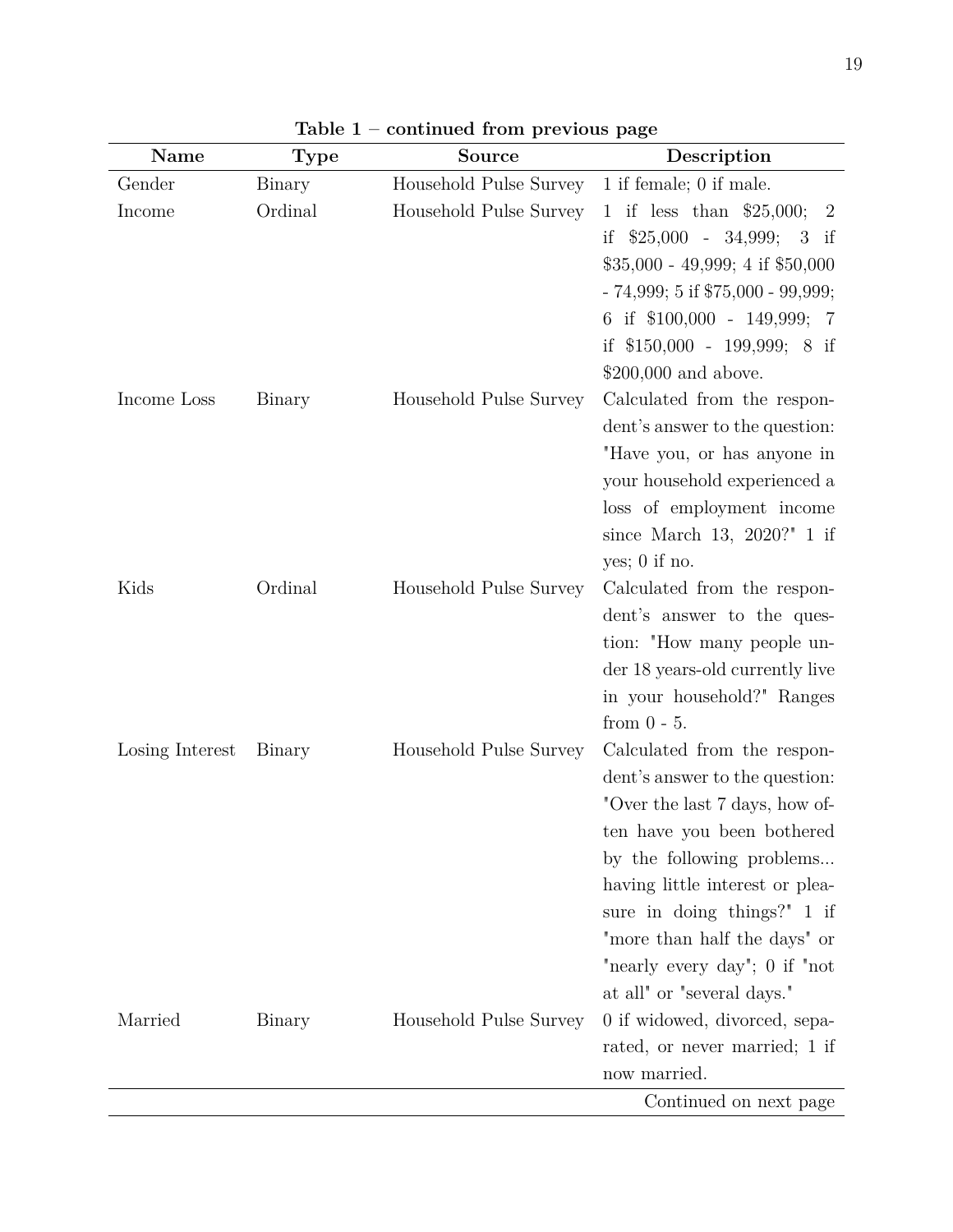| Name         | <b>Type</b>   | <b>Source</b>          | Description                        |
|--------------|---------------|------------------------|------------------------------------|
| Race         | Categorical   | Household Pulse Survey | 1 if White; 2 if Black; 3 if       |
|              |               |                        | Asian; 4 if any other race or      |
|              |               |                        | combination.                       |
| Unemployment | Logged Claims | Chetty et al. $(2020)$ | Calculated by taking the to-       |
|              |               |                        | tal unemployment insurance         |
|              |               |                        | claims from the Department         |
|              |               |                        | of Labor per 100 persons in        |
|              |               |                        | the 2019 labor force.              |
| Worried      | Binary        | Household Pulse Survey | Calculated from the respon-        |
|              |               |                        | dent's answer to the question:     |
|              |               |                        | "Over the last 7 days, how of-     |
|              |               |                        | ten have you been bothered         |
|              |               |                        | by the following problems          |
|              |               |                        | not being able to stop or          |
|              |               |                        | control worrying?" 1 if "more"     |
|              |               |                        | than half the days" or "nearly"    |
|              |               |                        | every day"; $0$ if "not at all" or |
|              |               |                        | "several days."                    |

**Table 1 – continued from previous page**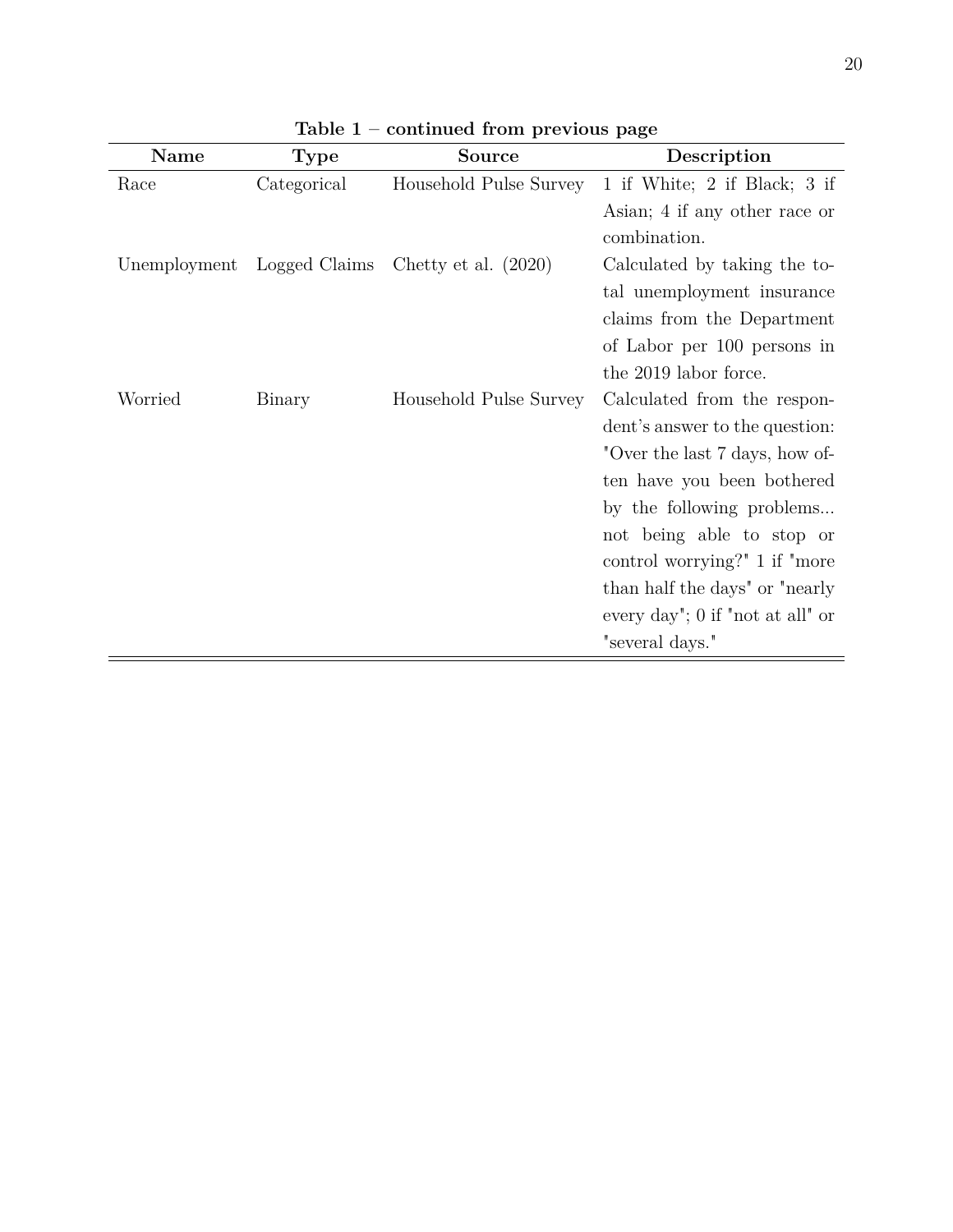**Tables and Figures**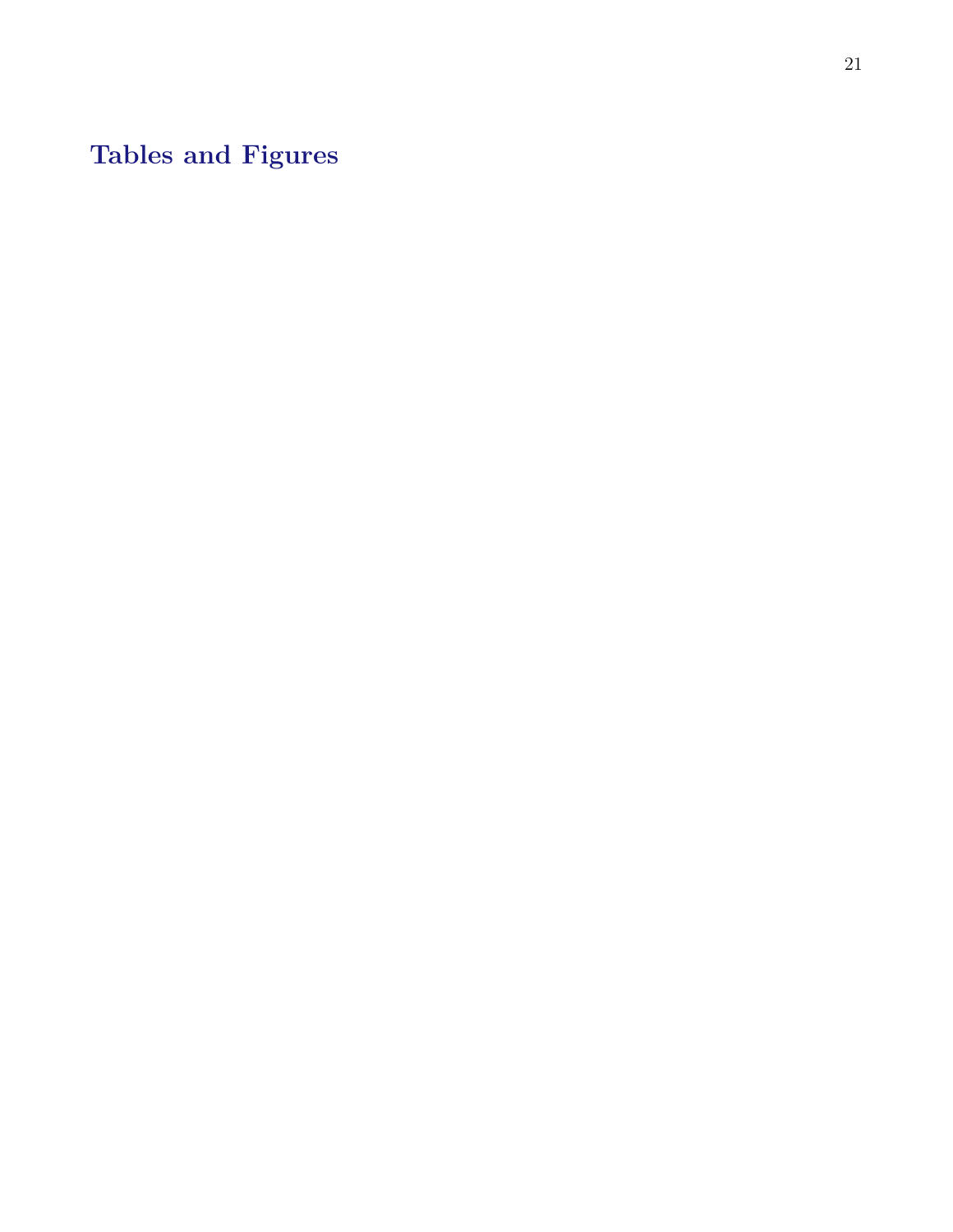<span id="page-22-0"></span>

**Figure 1:** Spatial Heterogeneity in High Anxiety Across States

Panel A: Average Anxiety (Percent)

Source: Census Pulse. The figures plot the average share and the growth rate (between April 23-May 5 and June 18-23) in the share at a state-level for those reporting high anxiety at least three days in the past week of the survey. Anxiety can take one of four values in the survey: "nearly every day," "more than half the days," "several days," and "not at all." We denote an individual as anxious if they feel that way more than half the days, which allows us to obtain the percent that feel that way in a state.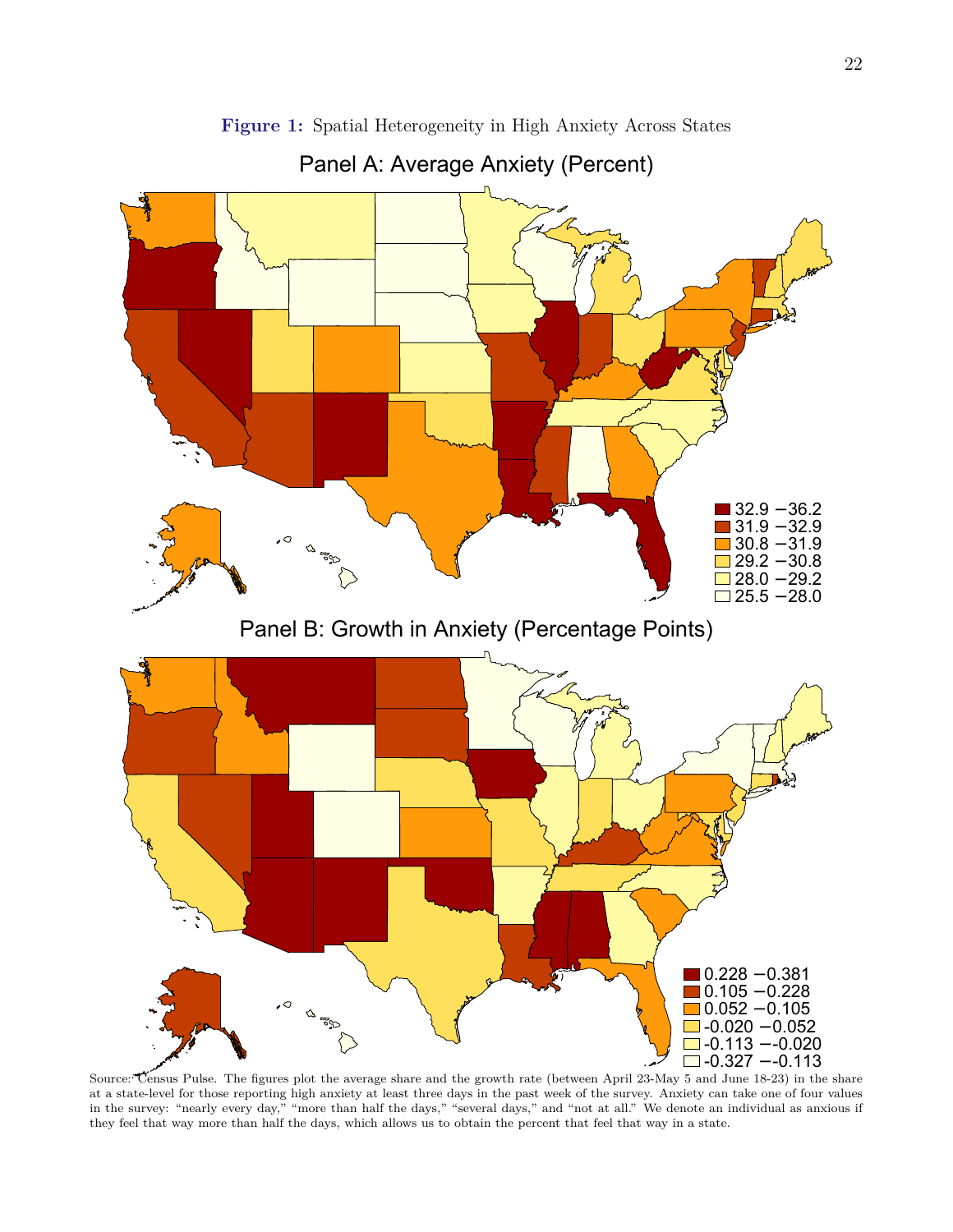<span id="page-23-0"></span>

**Figure 2:** Examining the Persistence in State Mental Health Outcomes

Source: Census Pulse. The figures plot the state share for those reporting high anxiety at least three days in the past week for April 23 to May 5 with the change in the share between the April 23-May 5 and June 18-23 average. Observations are weighted by state employment as of 2018.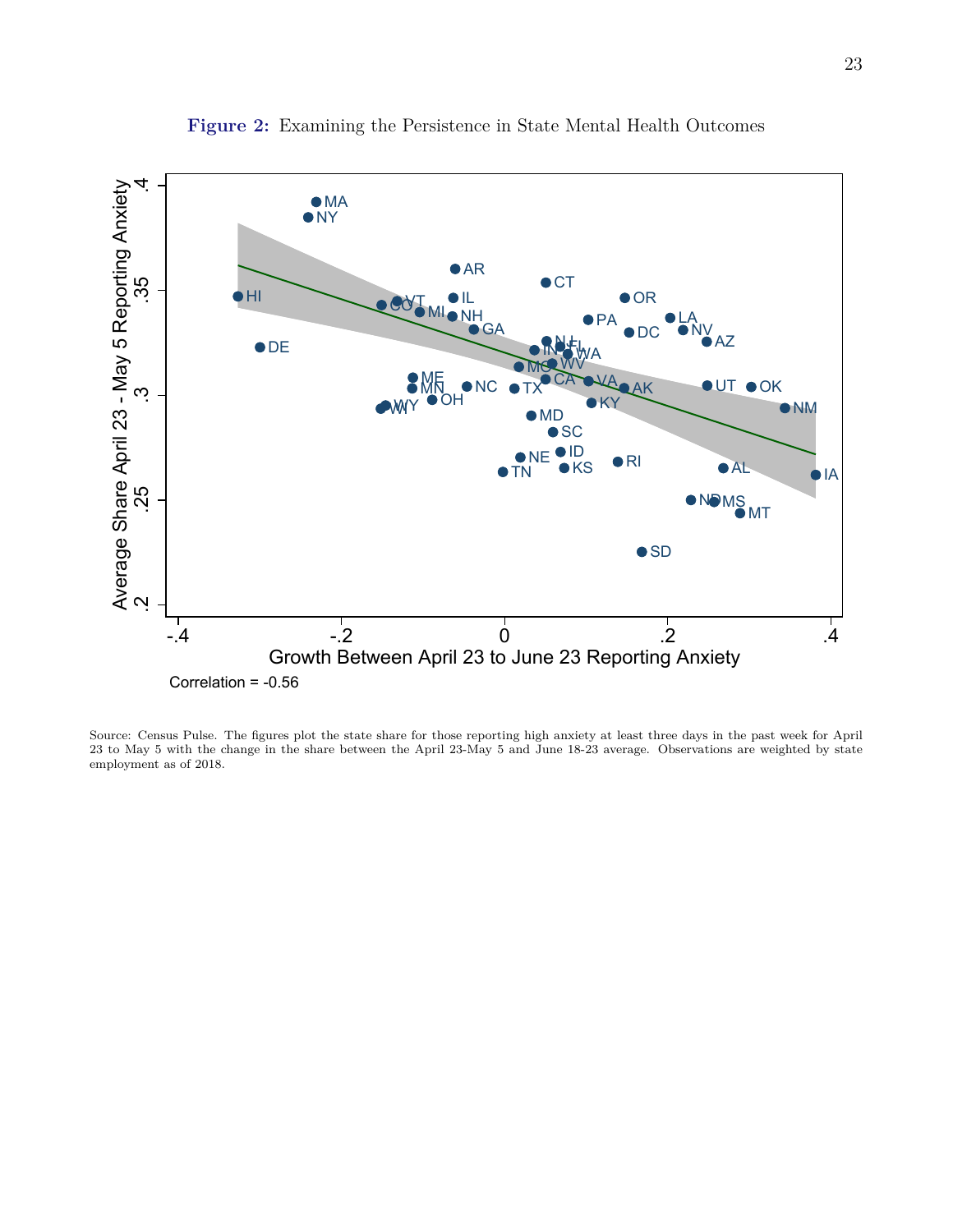<span id="page-24-0"></span>

**Figure 3:** Mental Health Outcomes for Married and Unmarried Respondents

Source: Census Pulse. The figure plots the share of married and unmarried respondents pooled across the sample waves based on the weekly frequency  $(1 = "not at all," 2 = "several days," 3 = "more than half the days," and 4 = "nearly every day") that they report$ being anxious, worried, losing interest, and feeling depressed.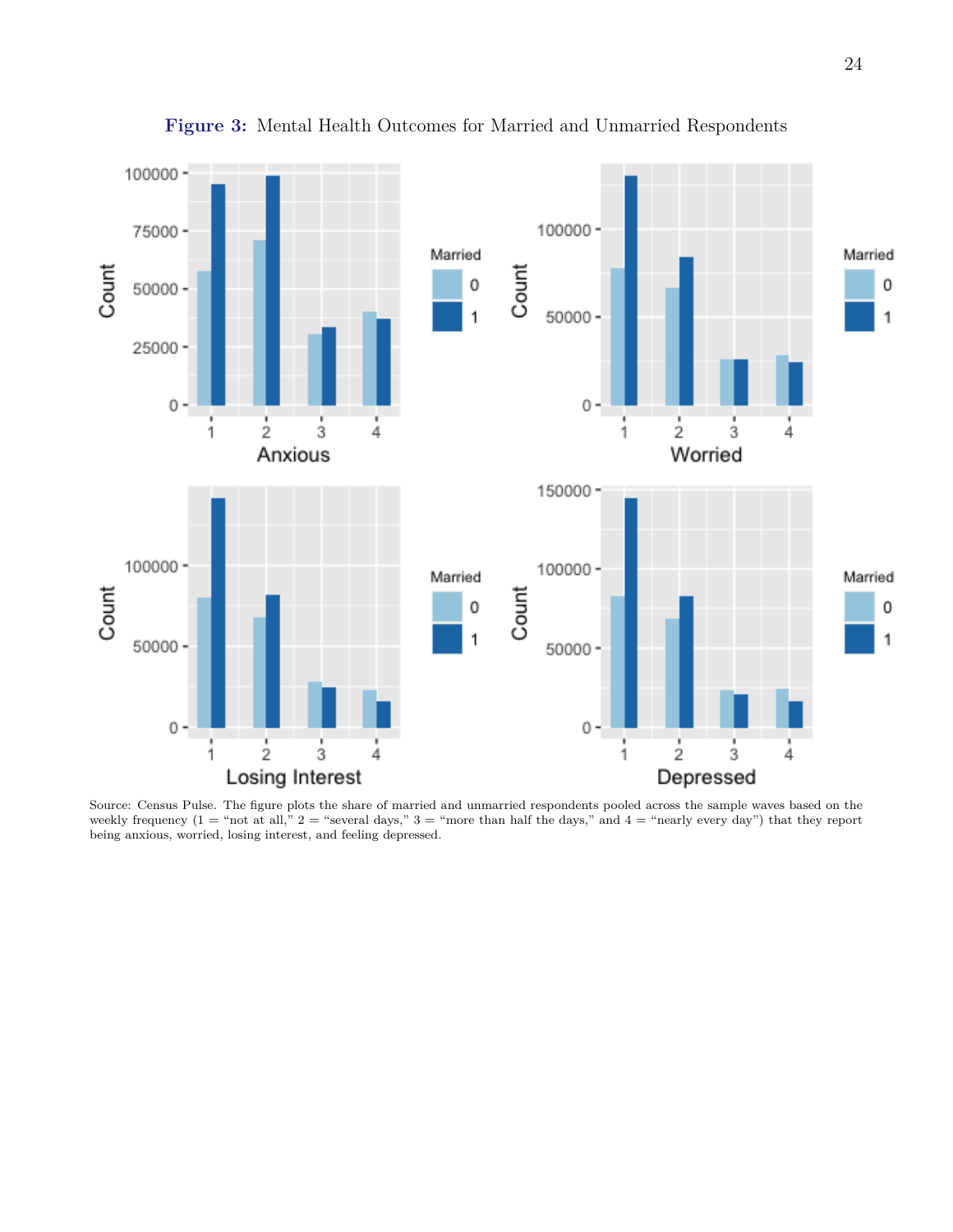<span id="page-25-0"></span>

|                   |              |                |           |                | Week:          |                 |                     |                     |
|-------------------|--------------|----------------|-----------|----------------|----------------|-----------------|---------------------|---------------------|
|                   | $\mathbf{1}$ | $\overline{2}$ | 3         | $\overline{4}$ | $\overline{5}$ | $6\phantom{.}6$ | $\overline{7}$      | $8\,$               |
| Male              | 0.38         | 0.39           | 0.40      | 0.41           | 0.40           | 0.40            | 0.39                | 0.39                |
| Married           | 0.57         | $0.57\,$       | $0.57\,$  | $0.58\,$       | 0.57           | 0.57            | 0.57                | $0.57\,$            |
| Age               | 47.8         | 48.8           | 48.2      | 49.0           | 48.7           | 49.0            | 49.3                | 48.2                |
| Kids              | 0.82         | 0.76           | 0.78      | 0.74           | 0.74           | 0.73            | 0.72                | 0.77                |
| Hours with Kids   | 13.6         | 13.2           | 12.8      | 11.8           | $10.3\,$       | 7.75            | 7.76                | 5.76                |
| White             | 0.81         | 0.83           | 0.82      | 0.83           | 0.82           | 0.82            | 0.82                | 0.81                |
| <b>Black</b>      | $0.09\,$     | 0.08           | 0.09      | 0.08           | 0.09           | 0.08            | 0.09                | 0.09                |
| Hispanic          | 0.09         | 0.08           | $0.09\,$  | 0.08           | 0.09           | 0.09            | 0.09                | 0.10                |
| College or More   | 0.52         | $0.55\,$       | $0.55\,$  | $0.56\,$       | $0.56\,$       | 0.56            | 0.56                | 0.55                |
| Work Loss         | 0.42         | 0.43           | 0.42      | 0.42           | 0.42           | 0.42            | 0.42                | 0.43                |
| Unemployment Rate | 12.4%        | 14.3%          | 13.8%     | 14.4%          | 12.6%          | 12.2%           | 12.0%               | 11.5%               |
| Anxious           | $0.310\,$    | 0.298          | $0.300\,$ | 0.286          | $0.297\,$      | $0.305\,$       | 0.319               | 0.324               |
| Worried           | 0.221        | 0.221          | 0.217     | 0.211          | 0.221          | 0.226           | 0.239               | 0.242               |
| Losing Interest   | 0.194        | 0.201          | 0.198     | 0.194          | 0.197          | 0.195           | 0.201               | 0.206               |
| Depressed         | 0.173        | 0.180          | 0.179     | 0.177          | 0.185          | 0.184           | 0.187               | 0.194               |
| Respondents       | 50,465       | 27,993         | 85,133    | 63,607         | 66,007         | 52,199          | $\overline{47,311}$ | $\overline{71,323}$ |

**Table 2:** Summary Statistics: Averages by Week

Notes—Sources: Census Pulse Survey and the Opportunity Insights Economic Tracker from [Chetty et al.](#page-31-4) [\(2020\)](#page-31-4). The table reports the mean of a series of descriptive variables across eight weeks of the Census Pulse Survey. The values of the demographic binary variables (male, married, white, black, hispanic, college or more, and work loss) indicate the share of total respondents that week with that characteristic. Specifically, "College or More" refers to those with a BA or higher, and "Work Loss" refers to respondents who said their household has experienced a loss of income since March 13, 2020. The state unemployment rates are originally from the Department of Labor and are lagged to match respondents' reflections on their previous week. The four mental health variables – anxious, worried, losing interest, and depressed – are indicators of whether or not the individual experienced that negative mental state for "more than half the days" and "nearly every day" (1), or for "several days" and "not at all" (0).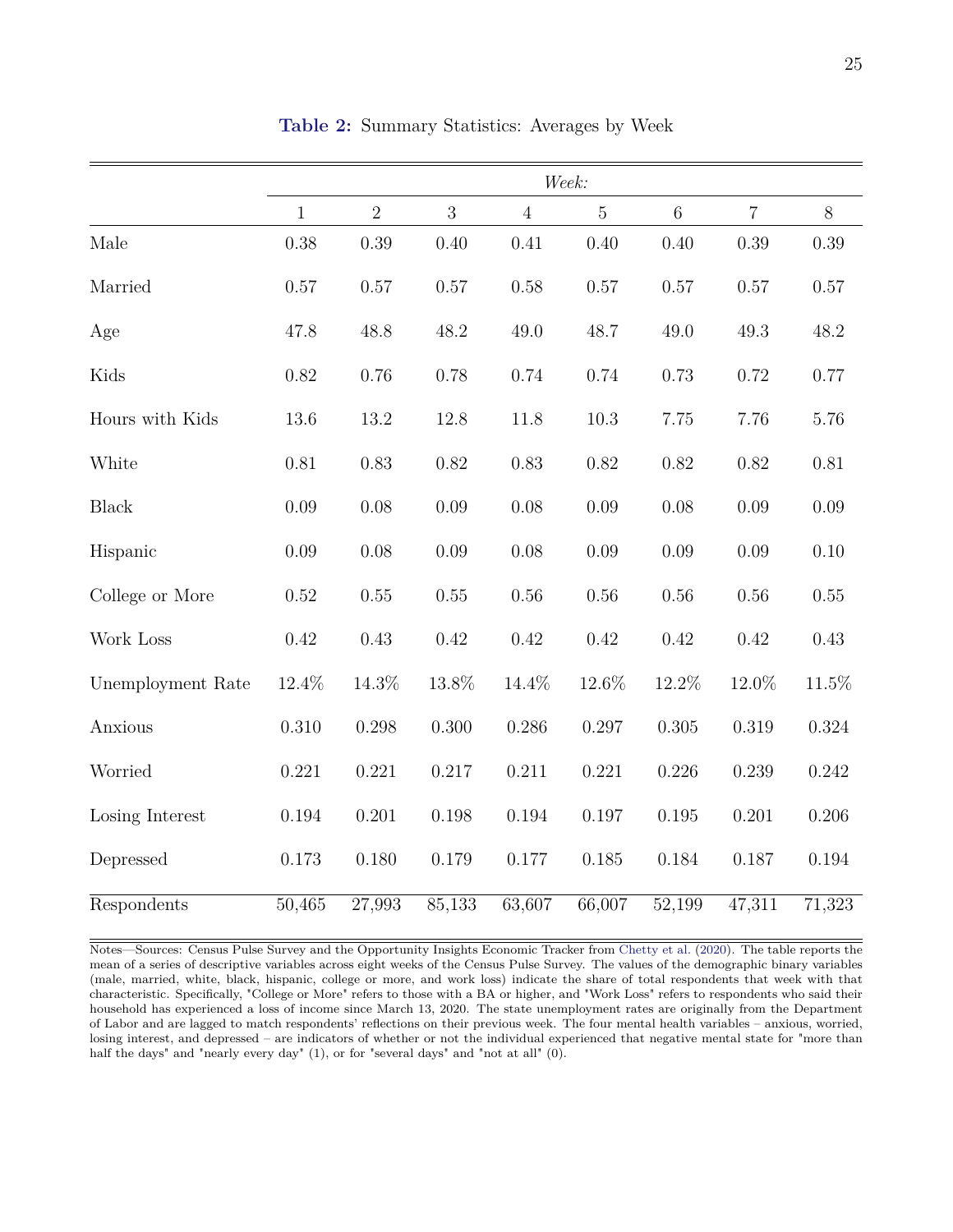|                                         |                       | Household Income Loss |                     |
|-----------------------------------------|-----------------------|-----------------------|---------------------|
|                                         | (1)                   | (2)                   | (3)                 |
| Unemployment Claims (log)               | $0.020***$<br>(0.001) | $0.023***$<br>(0.001) | $0.010*$<br>(0.006) |
| Demographic/Income Controls             |                       | yes                   | yes                 |
| State/Week FE                           |                       |                       | yes                 |
| Observations<br>Adjusted $\mathbb{R}^2$ | 463,659<br>0.002      | 463,659<br>0.036      | 463,659<br>0.053    |

<span id="page-26-0"></span>**Table 3:** The Relationship Between State Unemployment and Individual Income Declines

Notes—Sources: Census Pulse Survey and the Opportunity Insights Economic Tracker from [Chetty et al.](#page-31-4) [\(2020\)](#page-31-4). The table reports the coefficients associated with regressions of an indicator for whether the respondent's household has experienced work-related income loss since March 13, 2020 on logged total unemployment claims by state. Individual controls include: age, gender, number of children, education, income, and race. Standard errors are heteroskedasticity-robust and observations are weighted by the sample weights.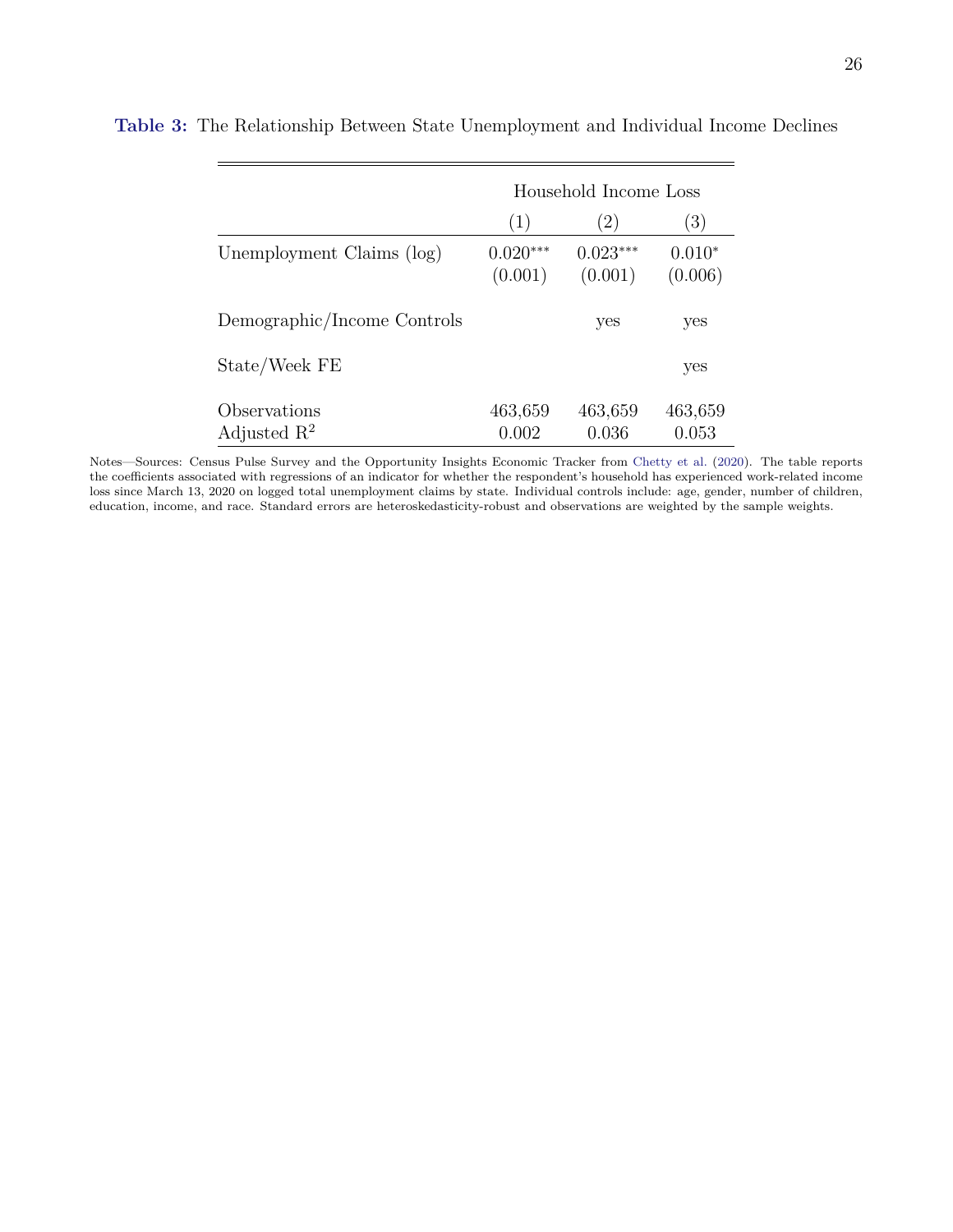|                         |                        |                        |                        | Dependent variable:    |                        |                               |
|-------------------------|------------------------|------------------------|------------------------|------------------------|------------------------|-------------------------------|
|                         |                        | Is Anxious             |                        |                        | Is Depressed           |                               |
|                         | (1)                    | $\left( 2\right)$      | (3)                    | (4)                    | (5)                    | (6)                           |
| Married                 | $-0.077***$<br>(0.002) | $-0.061***$<br>(0.002) | $-0.024***$<br>(0.002) | $-0.086***$<br>(0.002) | $-0.068***$<br>(0.002) | $-0.028\mbox{***}$<br>(0.002) |
| Work Loss               | $0.147***$<br>(0.002)  | $0.126***$<br>(0.002)  | $0.115***$<br>(0.002)  | $0.116***$<br>(0.002)  | $0.098***$<br>(0.002)  | $0.086***$<br>(0.002)         |
| Married * Work Loss     | $-0.021***$<br>(0.003) | $-0.010***$<br>(0.003) | $-0.009***$<br>(0.003) | $-0.026***$<br>(0.003) | $-0.019***$<br>(0.003) | $-0.017***$<br>(0.003)        |
| Demographic Controls    |                        | yes                    | yes                    |                        | yes                    | yes                           |
| Income Controls         |                        |                        | yes                    |                        |                        | yes                           |
| State/Time FE           |                        |                        | yes                    |                        |                        | yes                           |
| Observations            | 463,659                | 463,659                | 463,659                | 463,659                | 463,659                | 463,659                       |
| Average Share           | 0.30                   | 0.30                   | 0.30                   | 0.18                   | 0.18                   | 0.18                          |
| Adjusted $\mathbb{R}^2$ | 0.030                  | 0.054                  | 0.064                  | 0.033                  | 0.048                  | 0.062                         |

<span id="page-27-0"></span>**Table 4:** The Moderating Effects of Marriage for Income Losses on Mental Health

Notes.—Source: Census Pulse Survey. The table reports the coefficients associated with regressions of an indicator for whether the respondent has been anxious or depressed at least three of the seven past days on an indicator for being married, an indicator for household loss of income since March 13, 2020, and their interaction, conditional on individual controls and state and week-of-theyear fixed effects. Individual controls include: age, gender, number of children, education, income, and race. When controls for income\*education are included, our independent variable of interest, married\*work loss, remains significant across all specifications and only changes to -0.008 (0.003) for anxiety. Standard errors are heteroskedasticity-robust and observations are weighted by the sample weights.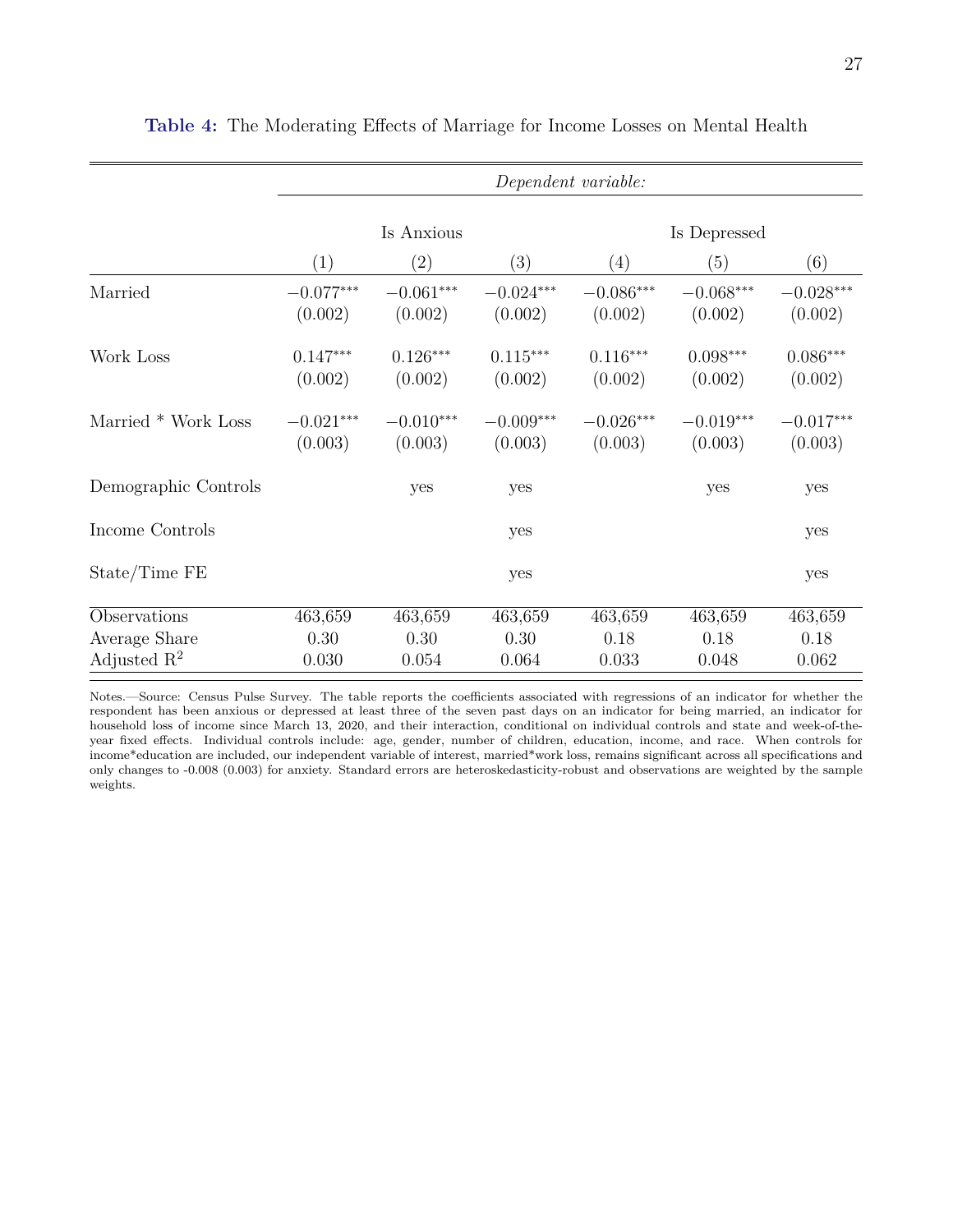| wating Hitler Nichte er Nichter der Nicht<br> <br> <br> |
|---------------------------------------------------------|
| ξ<br>[                                                  |
| )<br>i                                                  |
| aule o: Heterogeneity in the Mana-                      |
|                                                         |

<span id="page-28-0"></span>

|                                                                                                                                                                                                                                                                                                                                                                                                                |             |             |             |            |                | Is Anxious  |             |             |               |             |
|----------------------------------------------------------------------------------------------------------------------------------------------------------------------------------------------------------------------------------------------------------------------------------------------------------------------------------------------------------------------------------------------------------------|-------------|-------------|-------------|------------|----------------|-------------|-------------|-------------|---------------|-------------|
|                                                                                                                                                                                                                                                                                                                                                                                                                |             | $\odot$     | $\odot$     | $\tag{4}$  | $\binom{5}{2}$ | $\odot$     | E           | $\circledS$ | $\odot$       | (10)        |
|                                                                                                                                                                                                                                                                                                                                                                                                                | Men         | Women       | White       | Black      | Hispanic       | Young       | Эd          | Low Income  | Middle Income | High Income |
| <i>Aarried</i>                                                                                                                                                                                                                                                                                                                                                                                                 | $-0.014***$ | $-0.032***$ | $-0.022***$ | $-0.011$   | $-0.040**$     | $-0.031***$ | $-0.031***$ | $-0.030**$  | $-0.020***$   | $-0.035***$ |
|                                                                                                                                                                                                                                                                                                                                                                                                                | (0.003)     | (0.003)     | (0.002)     | (0.007)    | (0.007)        | (0.003)     | (0.013)     | (0.008)     | (0.005)       | (0.005)     |
| Vork Loss                                                                                                                                                                                                                                                                                                                                                                                                      | $0.129***$  | $0.107***$  | $0.121***$  | $0.092***$ | $0.103***$     | $0.119***$  | $0.127***$  | $0.104***$  | $0.125***$    | $0.120***$  |
|                                                                                                                                                                                                                                                                                                                                                                                                                | (0.004)     | (0.003)     | (0.003)     | (0.006)    | (0.007)        | (0.004)     | (0.016)     | (0.006)     | (0.005)       | (0.009)     |
| Married * Work Loss                                                                                                                                                                                                                                                                                                                                                                                            | $-0.020***$ | $-0.003$    | $-0.016***$ | (0.010)    | (0.009)        | $-0.010**$  | $-0.025$    | $-0.002$    | $-0.015**$    | $-0.014$    |
|                                                                                                                                                                                                                                                                                                                                                                                                                | (0.005)     | (0.004)     | (0.003)     | 0.011      | 0.004          | (0.005)     | (0.020)     | (0.011)     | (0.007)       | (0.010)     |
| <b>O</b> servations                                                                                                                                                                                                                                                                                                                                                                                            | 183,701     | 279,958     | 379,282     | 39,557     | 41,678         | 203,411     | 0.046       | 44,353      | 66,618        | 58,567      |
| Adjusted R <sup>2</sup>                                                                                                                                                                                                                                                                                                                                                                                        | 0.059       | 0.053       | 0.068       | 0.034      | 0.037          | 0.042       | 9,210       | 0.038       | 0.053         | 0.048       |
| the correct and indicated being momental and indicated in the formation of a family distribution of the contract of the form of the form of the form of the form of the form of the form of the form of the form of the form o<br>Notes—Source: Census Pulse Survey. The table reports the coefficients associated with regressions of an indicator for whether the respondent has been anxious at least three |             |             |             |            |                |             |             |             |               |             |

of the seven past days on an indicator for being married, an indicator for household loss of income since March 13, 2020 on an indicator for being married, an indicator for<br>household loss of income since March 13, 2020, an any household with income below \$34,999 (before taxes). "Middle income" refers to household income from \$35,000-99,000. "High income" refers to households with an income above \$100,000. "Young" refers to individuals under the age of 45, and "old" refers to individuals between the ages of 45 and 65. Individual controls include: age, gender, and the subset of children, education, income, and of the seven past days on an indicator for being married, an indicator for household loss of income since March 13, 2020 on an indicator for being married, an indicator for household loss of income since March 13, 2020, and their interaction, conditional on individual controls and state and week-of-the-year fixed effects. "Low income" refers to any household with income below \$34,999 (before taxes). "Middle income" refers to household income from \$35,000-99,000. "High income" refers to households with an income above \$100,000. "Young" refers to individuals under the age of 45, and "old" refers to individuals between the ages of 45 and 65. Individual controls include: age, gender, number of children, education, income, and race. State and week FE are included for each column, as well as full controls (adjusted to the subset of data): age, gender, number of children, education, income, and race. Standard errors are heteroskedasticity-robust and observations are weighted by the sample weights. of children, education, income, and race. Standard errors are heteroskedasticity-robust and observations are weighted by the sample weights.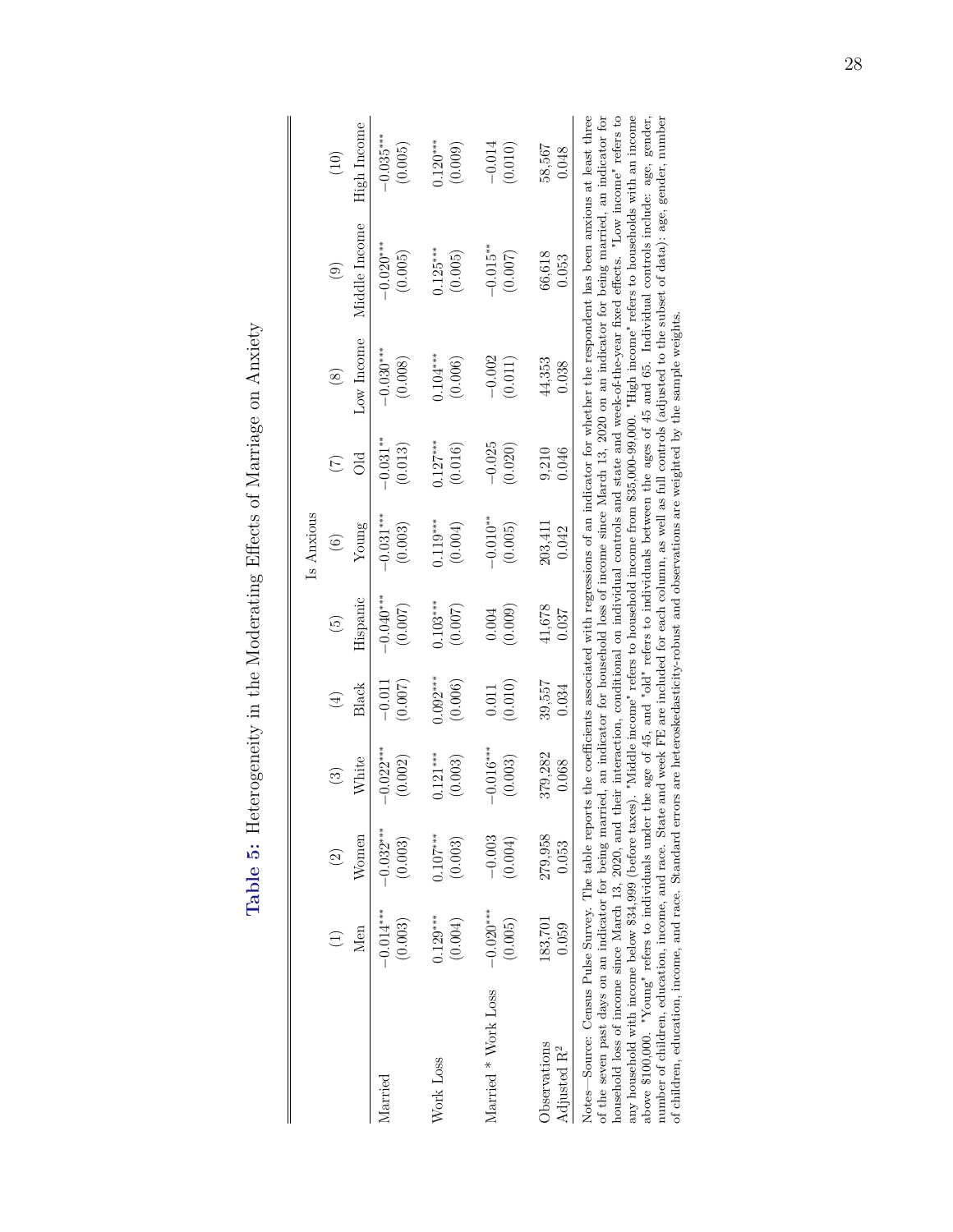| l<br>ſ<br>;                              |
|------------------------------------------|
| i<br>i<br>i<br>J                         |
| }<br> }<br> }                            |
| $\overline{\phantom{a}}$                 |
| $\sim$ $\sim$ $\sim$                     |
| )<br>י<br>ו                              |
|                                          |
| Luble of the Tree<br>nia h'<br>$T - 1.1$ |

<span id="page-29-0"></span>

|                                                                                                                                                                                                                                                                                                                                                                                                                  |             |             |             |            |                 | Is Depressed |                 |               |               |             |
|------------------------------------------------------------------------------------------------------------------------------------------------------------------------------------------------------------------------------------------------------------------------------------------------------------------------------------------------------------------------------------------------------------------|-------------|-------------|-------------|------------|-----------------|--------------|-----------------|---------------|---------------|-------------|
|                                                                                                                                                                                                                                                                                                                                                                                                                  |             | $\odot$     | $\odot$     | $(\pm)$    | $\widetilde{5}$ | $\odot$      | $\widetilde{C}$ | $\circledast$ | $\odot$       | (10)        |
|                                                                                                                                                                                                                                                                                                                                                                                                                  | Men         | Women       | White       | Black      | Hispanic        | Young        |                 | Low Income    | Middle Income | High Income |
| larried                                                                                                                                                                                                                                                                                                                                                                                                          | $-0.028***$ | $-0.029***$ | $-0.028***$ | $-0.020**$ | $-0.034***$     | $-0.034***$  | $-0.027***$     | $-0.040**$    | $-0.034***$   | $-0.036***$ |
|                                                                                                                                                                                                                                                                                                                                                                                                                  | (0.003)     | (0.002)     | (0.002)     | (0.006)    | (0.006)         | (0.003)      | (0.011)         | (0.007)       | (0.004)       | (0.004)     |
| Work Loss                                                                                                                                                                                                                                                                                                                                                                                                        | $0.100***$  | $0.080***$  | $0.089***$  | $0.066***$ | $0.089***$      | $0.094***$   | $0.086***$      | $0.083***$    | $0.091***$    | $0.081***$  |
|                                                                                                                                                                                                                                                                                                                                                                                                                  | (0.004)     | (0.003)     | (0.002)     | (0.006)    | (0.006)         | (0.003)      | (0.014)         | (0.005)       | (0.005)       | (0.008)     |
| Married * Work Loss                                                                                                                                                                                                                                                                                                                                                                                              | $-0.025***$ | $-0.014***$ | $-0.023***$ | (0.008)    | $-0.007$        | $-0.022$ **  | $-0.032*$       | (0.010)       | $-0.010$      | $-0.019**$  |
|                                                                                                                                                                                                                                                                                                                                                                                                                  | (0.004)     | (0.003)     | (0.003)     | 0.008      | (0.008)         | (0.004)      | (0.017)         | 0.002         | (0.006)       | (0.008)     |
| <b>Jbservations</b>                                                                                                                                                                                                                                                                                                                                                                                              | 183,701     | 279,958     | 379,282     | 39,557     | 41,678          | 203,411      | 9,210           | 44,353        | 66,618        | 58,567      |
| Adjusted R <sup>2</sup>                                                                                                                                                                                                                                                                                                                                                                                          | 0.065       | 0.056       | 0.064       | 0.043      | 0.040           | 0.059        | 0.064           | 0.026         | 0.034         | 0.026       |
| Notes—Source: Census Pulse Survey. The table reports the coefficients associated with regressions of an indicator for whether the respondent has been depressed at least three<br>the series are the form from the process to the form host of the contract of the compact of the contract of the contract of the contract on the form of the contract on the form of the contract on the contract on the contra |             |             |             |            |                 |              |                 |               |               |             |

of the seven past days on an indicator for being married, an indicator for household loss of income since March 13, 2020 on an indicator for being married, an indicator for being married, an indicator for heirg indicator f of the seven past days on an indicator for being married, an indicator for household loss of income since March 13, 2020 on an indicator for being married, an indicator for household loss of income since March 13, 2020, and their interaction, conditional on individual controls and state and week-of-the-year fixed effects. "Low income" refers to any household with income below \$34,999 (before taxes). "Middle income" refers to household income from \$35,000-99,000. "High income" refers to households with an income above \$100,000. "Young" refers to individuals under the age of 45, and "old" refers to individuals between the ages of 45 and 65. Individual controls include: age, gender, number of children, education, income, and race. State and week FE are included for each column, as well as full controls (adjusted to the subset of data): age, gender, number of children, education, income, and race. Standard errors are heteroskedasticity-robust and observations are weighted by the sample weights.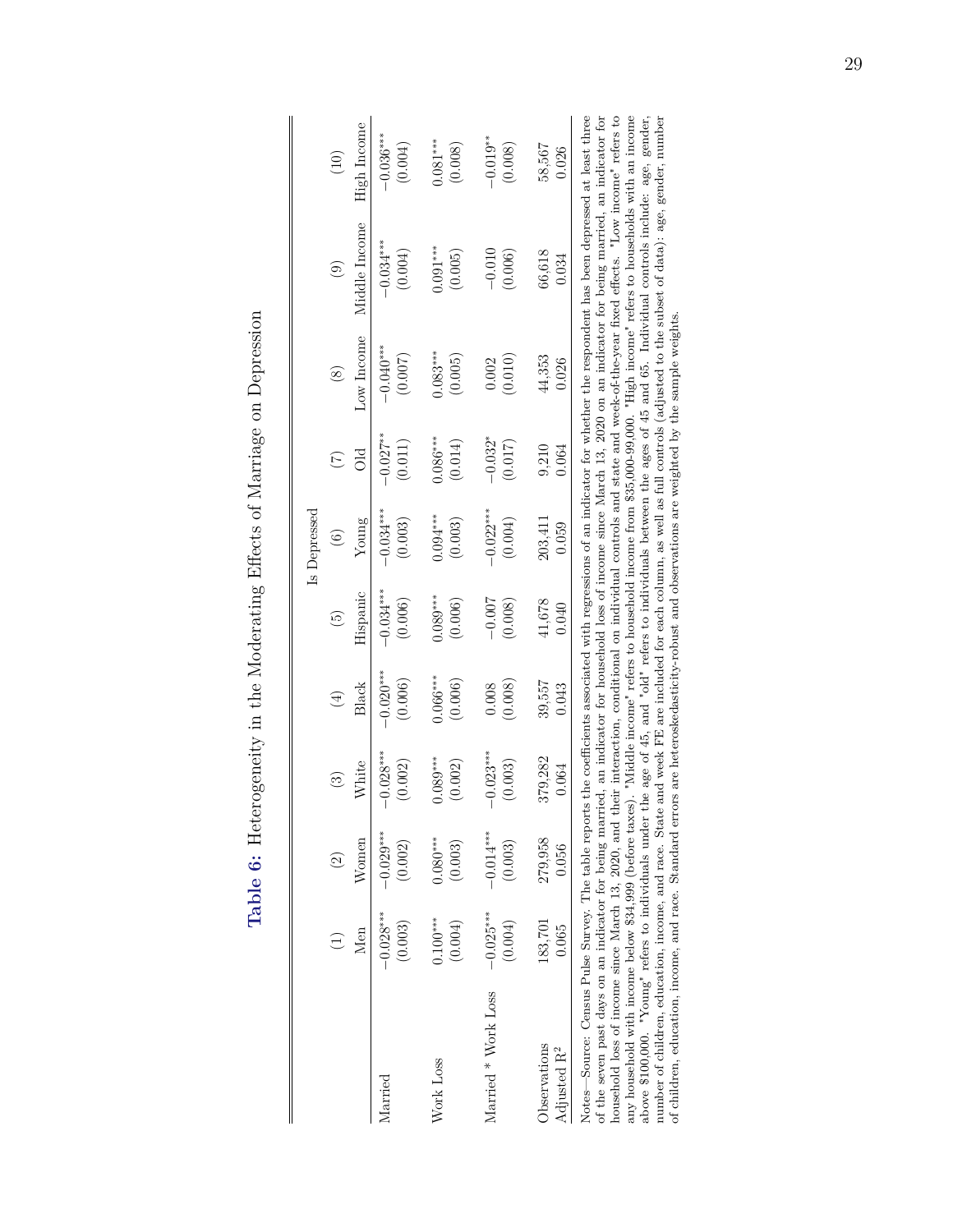### **References**

- <span id="page-30-7"></span>Agostinelli, F., Doepke, M., Sorrenti, G., and Zilibotti, F. (2020). When the Great Equalizer Shuts Down: Schools, Peers, and Parents in Pandemic Times . *National Bureau of Economic Research*, (No. w28264).
- <span id="page-30-1"></span>Ahituv, A. and Lerman, R. I. (2007). How do marital status, work effort, and wage rates interact? *Demography*, 44(3):623–647.
- <span id="page-30-2"></span>Barrios, J. M., Benmelech, E., Hochberg, Y. V., and Zingales, L. (2020). Civic capital and social distancing during the covid-19 pandemic. *NBER working paper*.
- <span id="page-30-6"></span><span id="page-30-3"></span>Becker, G. (1981). *A Treatise on the Family*. Harvard University Press.
- Blom, N., Verbakel, E., and Kraaykamp, G. (2020). Couples' job insecurity and relationship satisfaction in the Netherlands. *Journal of Marriage and Family*, 82(3):875–891.
- <span id="page-30-4"></span>Blundell, R., Pistaferri, L., and Saporta-Eksten, I. (2016). Consumption inequality and family labor supply. *American Economic Review*, 106(2):387–435.
- <span id="page-30-0"></span>Bubonya, M., Cobb-Clark, D. A., and Wooden, M. (2017). Mental health and productivity at work: Does what you do matter? *Labour Economics*, 46:150–165.
- <span id="page-30-5"></span>Buffington, C., Dennis, C., Dinlersoz, E., Foster, L., and Klimek, S. (2020). Measuring the effect of COVID-19 on U.S. small businesses: The small business pulse survey. *Census for Economic Studies, working paper*.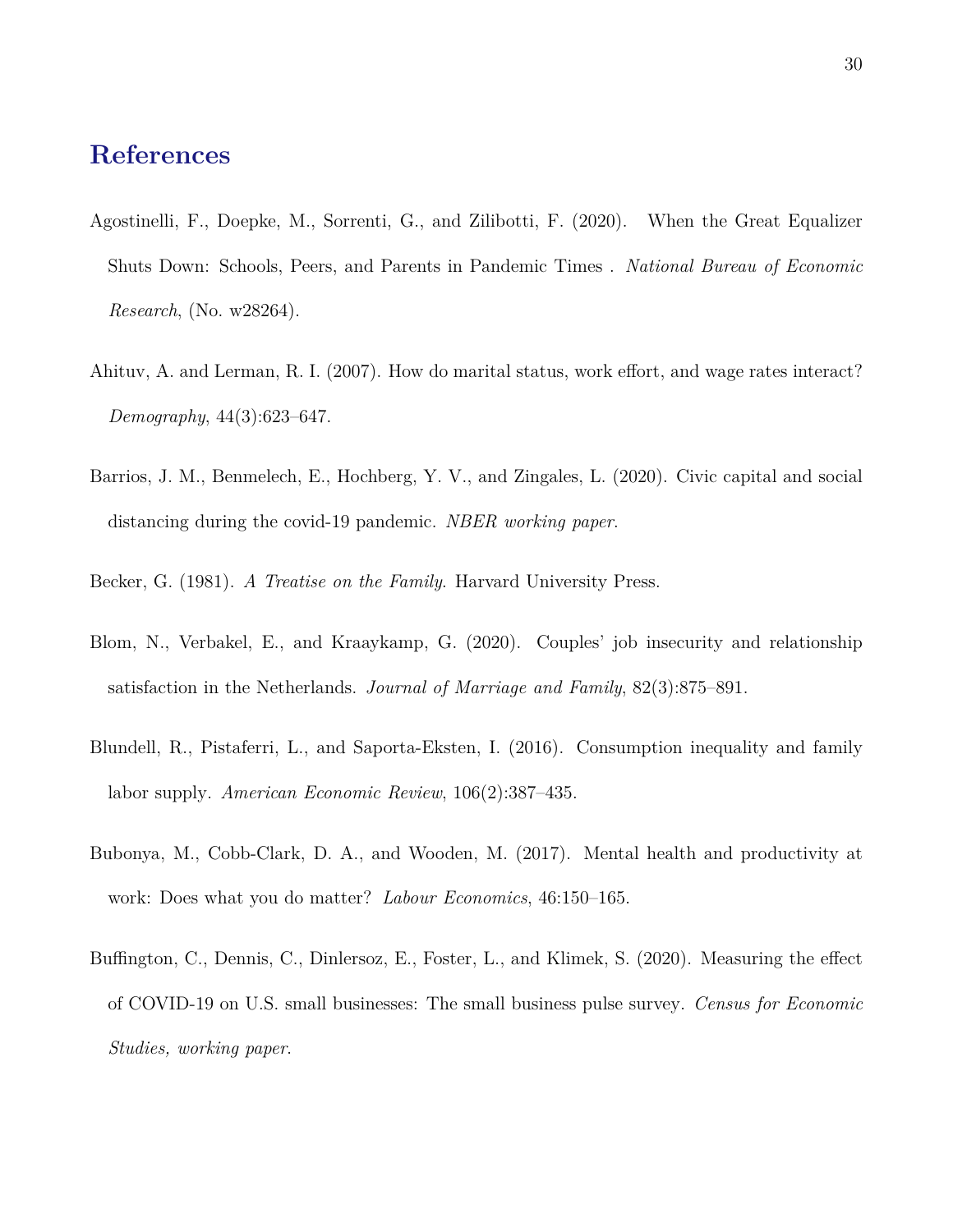- <span id="page-31-8"></span>Bulanda, J. R. and Brown, S. L. (2007). Race-ethnic differences in marital quality and divorce. *Social Science Research*, 36(3):945–967.
- <span id="page-31-5"></span>Case, A. and Deaton, A. (2017). Mortality and morbidity in the 21st century. *Brookings Papers on Economic Activity*, 48(1):397–475.
- <span id="page-31-6"></span>Case, A. and Deaton, A. (2020). Deaths of Despair and the Future of Capitalism . *Princeton University Press*.
- <span id="page-31-4"></span>Chetty, R., Friedman, J. N., Hendren, N., and Stepner, M. (2020). How did COVID-19 and stabilization policies affect spending and employment? A new real-time economic tracker based on private sector data. *NBER working paper*.
- <span id="page-31-0"></span>Chetty, R., Hendren, N., Kline, P., and Saez, E. (2014). Where is the land of opportunity? The geography of intergenerational mobility in the United States. *The Quarterly Journal of Economics*, 129(4):1553–1623.
- <span id="page-31-7"></span>Cross, C. J. (2018). Extended family households among children in the united states: Differences by race/ethnicity and socio-economic status. *Population Studies*, 72(2):235–251.
- <span id="page-31-1"></span>Ding, W., Levine, R., Lin, C., and Xie, W. (2020). Social distancing and social capital: Why U.S. counties respond differently to COVID-19. *NBER working paper*.
- <span id="page-31-3"></span>Doepke, M. and Tertilt, M. (2016). Families in macroeconomics. *Handbook of Macroeconomics*, 2B.
- <span id="page-31-2"></span>Eckstein, Z. and Lifshitz, O. (2011). Dynamic female labor supply. *Econometrica*, 79(6):1675– 1726.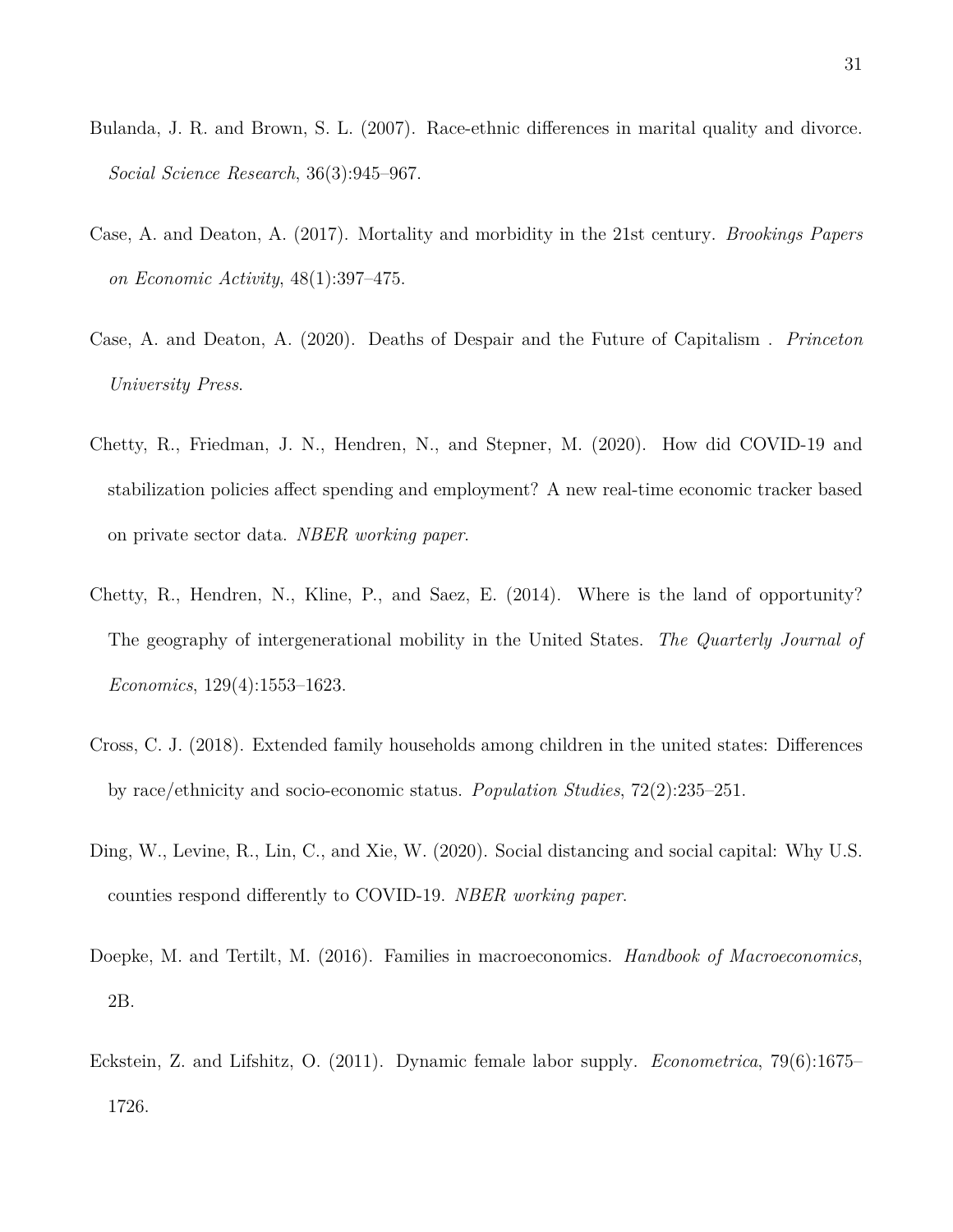- <span id="page-32-6"></span>Eickmeyer, K. J., Manning, W. D., and Brown, S. L. (2019). What's mine is ours? Income pooling in American families. *Journal of Marriage and Family*, 81(4):968–978.
- <span id="page-32-7"></span>Ellwood, D. T. and Crane, J. (1990). Family change among black Americans: What do we know? *Journal of Economic Perspectives*, 4(4):65–84.
- <span id="page-32-0"></span>Glenn, N. D. and Weaver, C. N. (1981). The contribution of marital happiness to global happiness. *Journal of Marriage and the Family*, 43(1):161–168.
- <span id="page-32-1"></span>Gove, W. R., Hughes, M., and Style, C. B. (1983). Does Marriage Have Positive Effects on the Psychological Well-Being of the Individual? *Journal of Health and Social Behavior*, 24(2):122– 131.
- <span id="page-32-5"></span>Guler, B., Guvenen, F., and Violante, G. L. (2012). Joint-search theory: New opportunities and new fractions. *Journal of Monetary Economics*, 59(4):352–369.
- <span id="page-32-2"></span>Horwitz, A. V., White, H. R., and Howell-White, S. (1996). Becoming Married and Mental Health: A Longitudinal Study of a Cohort of Young Adults. *Journal of Marriage and Family*, 58(4):895–907.
- <span id="page-32-4"></span>JEC (2018). The Geography of Social Capital in America. *United States Joint Economic Committee*.
- <span id="page-32-3"></span>Kelley, S. J., Whitley, D. M., Escarra, S. R., Zheng, R., Horne, E. M., and Warren, G. L. (2020). The Mental Health Well-Being of Grandparents Raising Grandchildren: A Systematic Review and Meta-Analysis. *Marriage & Family Review*, DOI: 10.1080/01494929.2020.1861163.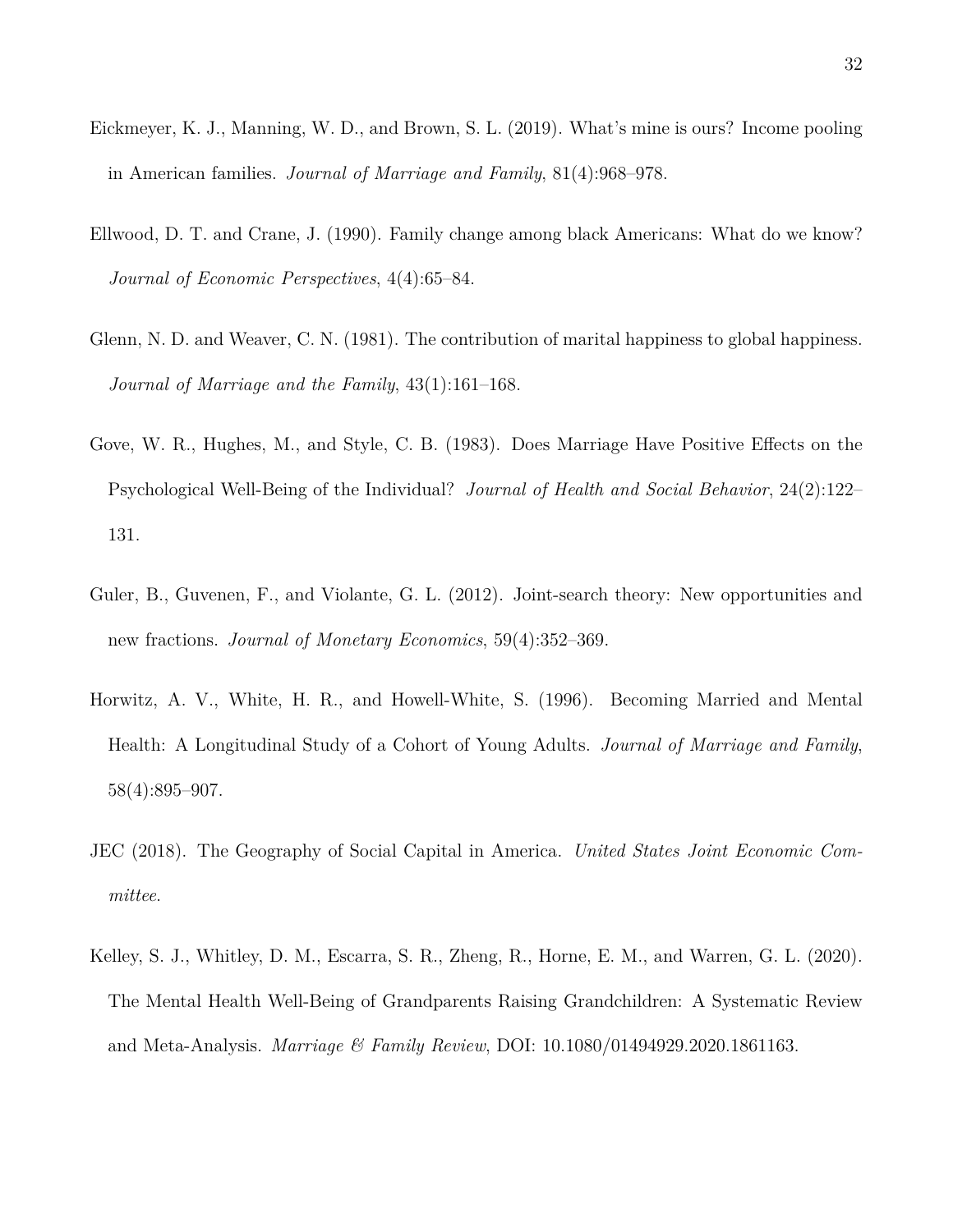- <span id="page-33-2"></span>Kiecolt-Glaser, J. K. and Newton, T. L. (2001). Marriage and health: his and hers. *Psychological bulletin*, 127(4):472–503.
- <span id="page-33-4"></span>Lafortune, J. and Low, C. (2020). Collateralized marriage. Technical report, National Bureau of Economic Research.
- <span id="page-33-3"></span>Lamb, K. A., Lee, G. R., and DeMaris, A. (2003). Union Formation and Depression: Selection and Relationship Effects. *Journal of Marriage and Family*, 65(4):953–962.
- <span id="page-33-7"></span>Laughlin, L. (2014). A child's day: Living arrangements, nativity, and family transitions: 2011 (selected indicators of child well-being). current population reports, p70-139. *US Census Bureau*.
- <span id="page-33-1"></span>Lillard, L. A. and Waite, L. J. (1995). 'Til death do us part: Marital disruption and mortality. *American journal of sociology*, 100(5):1131–1156.
- <span id="page-33-8"></span>Lockhart, L. L. (1987). A reeamination of the effects of race and social class on the incidence of marital violence: A search for reliable differences. *Journal of Marriage and Family*, 49(3):603– 610.
- <span id="page-33-0"></span>Makridis, C. A. and Wang, W. (2020). Census: Married People Less Stressed, Their Kids Better Educated During Coronavirus Shutdowns. *The Federalist*.
- <span id="page-33-5"></span>Makridis, C. A. and Wu, C. (2021). Ties that Bind (and Social Distance): How Social Capital Helps Communities Weather the COVID-19 Pandemic. *PLOS One*.
- <span id="page-33-6"></span>Mongey, S., Pilossoph, L., and Weinberg, A. (2020). Which workers bear the burden of social distancing policies? *Working paper*.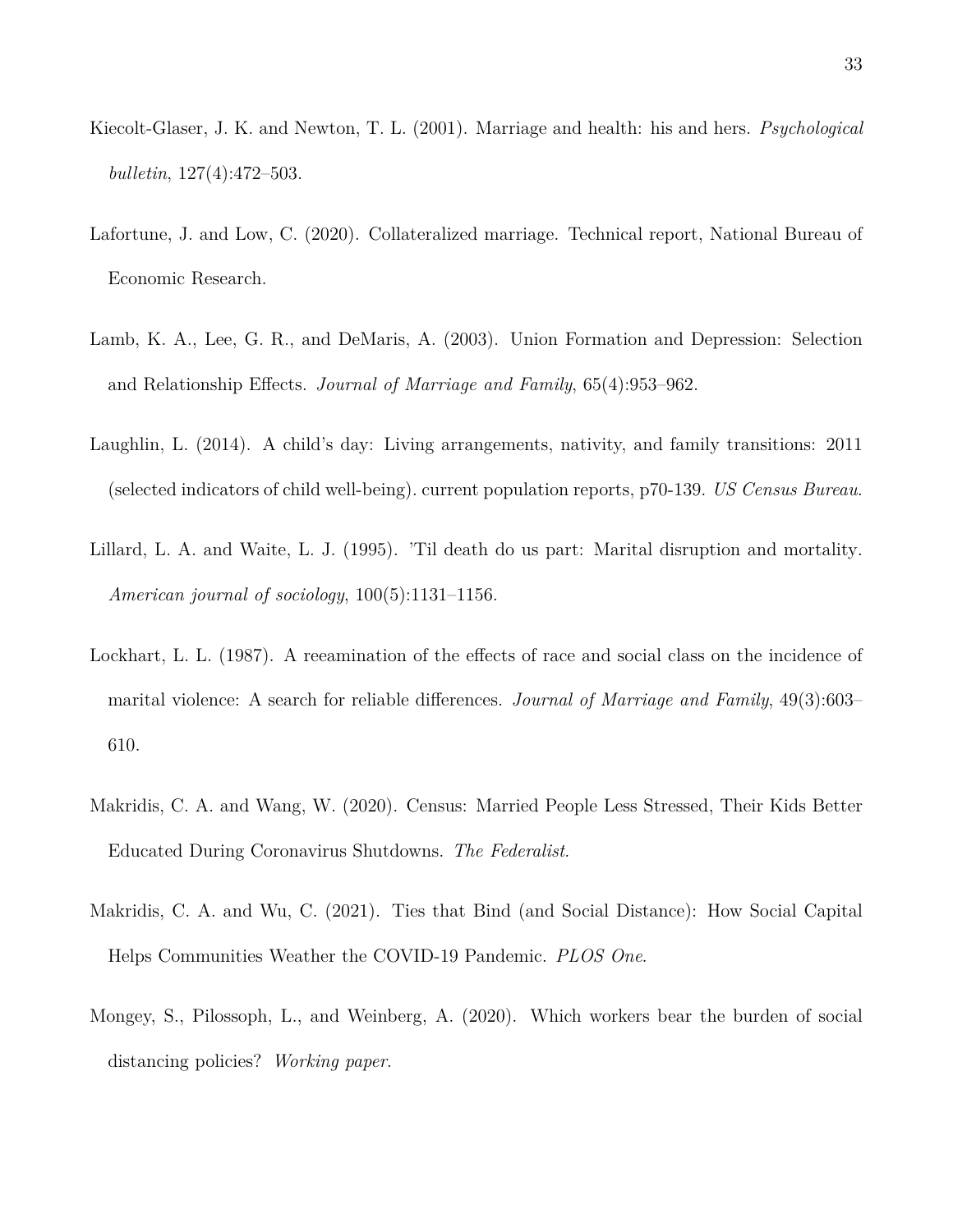- <span id="page-34-7"></span>Mouzon, D. (2013). Can family relationships explain the race paradox in mental health? *Journal of Marriage and Family*, 75(2):470–485.
- <span id="page-34-8"></span>Mulligan, C. B. (2021). Deaths of Despair and the Incidence of Excess Mortality in 2020. *National Bureau of Economic Research*, (No. w28303).
- <span id="page-34-2"></span>Ortigueira, S. and Siassi, N. (2013). How important is intra-household risk sharing for savings and labor supply? *Journal of Monetary Economics*, 60(6):650–666.
- <span id="page-34-3"></span>Pakaluk, C. R. and Price, J. (2020). Are mothers and fathers interchangeable caregivers? *Marriage & Family Review*, 56(8):784–793.
- <span id="page-34-4"></span>Polachek, A. J. and Wallace, J. E. (2015). Unfair to Me or Unfair to My Spouse: Men's and Women's Perceptions of Domestic Equity and How They Relate to Mental and Physical Health. *Marriage & Family Review*, 51(3):205–228.
- <span id="page-34-0"></span>Roth, P. W. and Wilcox, W. B. (2020). The married weather the covid financial storm better than singles.
- <span id="page-34-1"></span>Stevenson, B. and Wolfers, J. (2007). Marriage and divorce: Changes and their driving forces. *Journal of Economic perspectives*, 21(2):27–52.
- <span id="page-34-6"></span>Sullivan, D. and von Wachter, T. (2009). Job Displacement and Mortality: An Analysis Using Administrative Data. *Quarterly Journal of Economics*, 124(3):1265–1306.
- <span id="page-34-5"></span>Tumin, D. and Zheng, H. (2018). Do the health benefits of marriage depend on the likelihood of marriage? *Journal of Marriage and Family*, 80(3):622–636.